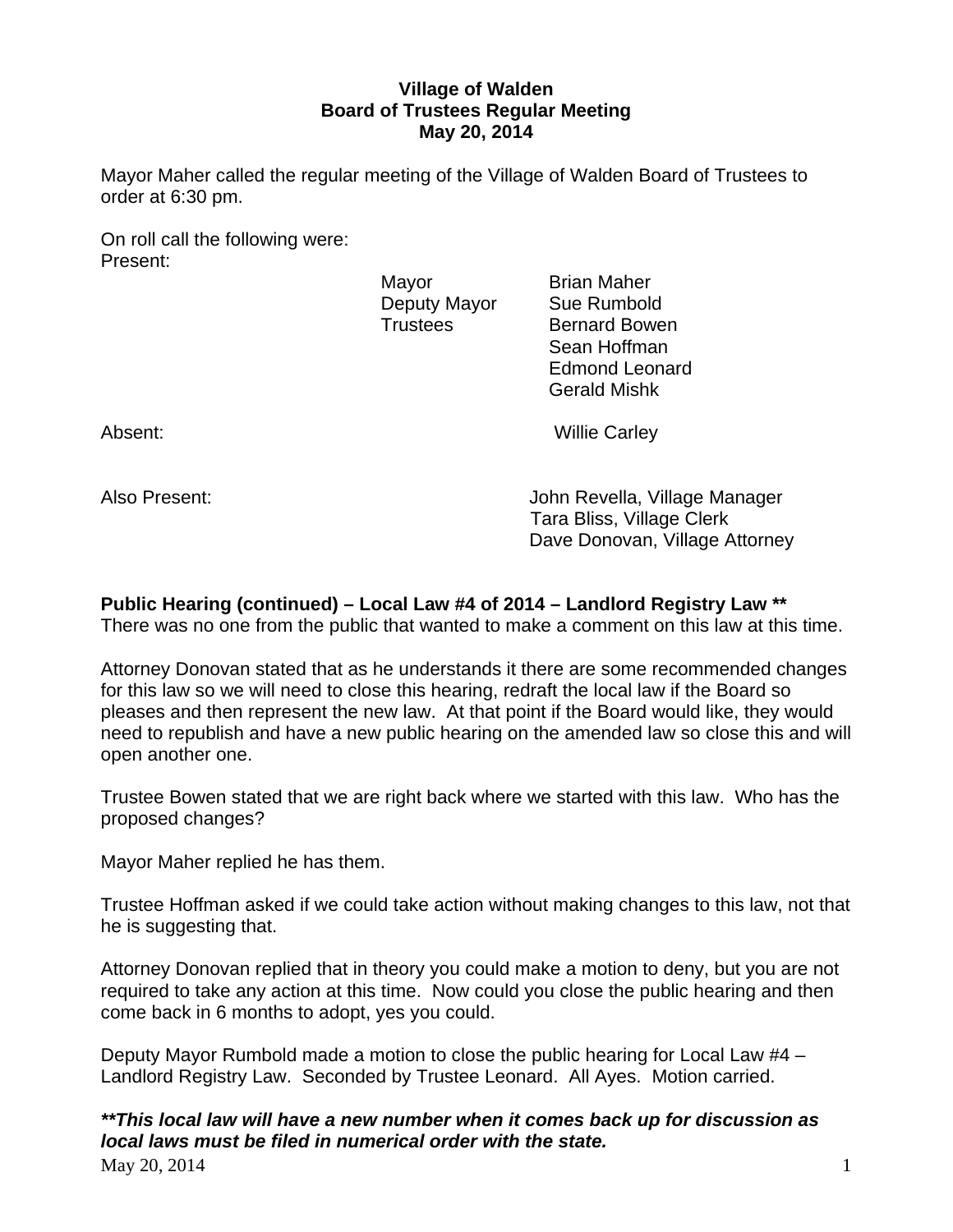# **Village Manager's Report**

- Bradley Lane water main installation is still being worked on. It is an old waterline that was abandoned that they are working on repairing and then we will be able to resurface the road. In the plans for June hopefully.
- Had some meetings with PD about video cameras around the Village and where. One in June and the next in August/September.
- Flag Football rules reviewed with the Recreation Coordinator. They had a great registration and the games will be starting in June.
- Had a meeting about the lead paint program with OC Department of Health. Very enthusiastic in getting the word out for led abatement and safe home in general.
- Met with the Treasurer to discuss budget items for year end and the new year.
- Met with the sewer plant operator and are making sure the digester levels are ok.
- PBA negations continue, will probably give update tonight.
- Went over grant funding with the Mayor, Engineer, Planner, and Recreation Coordinator.
- Conducted interviews for summer employment with the Recreation & Parks Department. All positions seem to be filled.
- Had a site meeting at Hannaford. Project is on task for being completed by May  $30<sup>th</sup>$ . Parking lot paving will likely take place the end of this week.
- Met with the Engineer about capital projects and new ones starting as well as DEC follow up.
- Met with Trustee Hoffman and Recreation Coordinator regarding Village Square.
- Met with the Police Department to discuss the programs they are using grants to finalize for the end of the year as well as some new trainings they want to attend.
- Building next door is demoed and ready for contractors. We are set for the beginning of June for work to begin.
- Movie night is May 31<sup>st</sup>, showing Frozen at Wooster Grove at 8pm.
- The Library will be having an open house on Wednesday, 6/4.
- Got correspondence for our Board members to attend the 5/25 Town of Montgomery Memorial Day ceremony.
- Had a meeting with the Building Inspector, our Attorney, and a property owner at the end of Oak Street about property issues there. Making good progress there.

Trustee Leonard saw in a report from the mechanic that a rim is bent and there was tire damage on one of the Police cars. Was there a written report filed?

Manager Revella replied yes.

Trustee Mishk asked if there was any progress on the Dais.

Clerk Bliss reported that the Dais construction will take place in this room from July  $10<sup>th</sup>$ through July  $25<sup>th</sup>$ .

#### **Approval of the May 6, 2014 Minutes**  Tabled.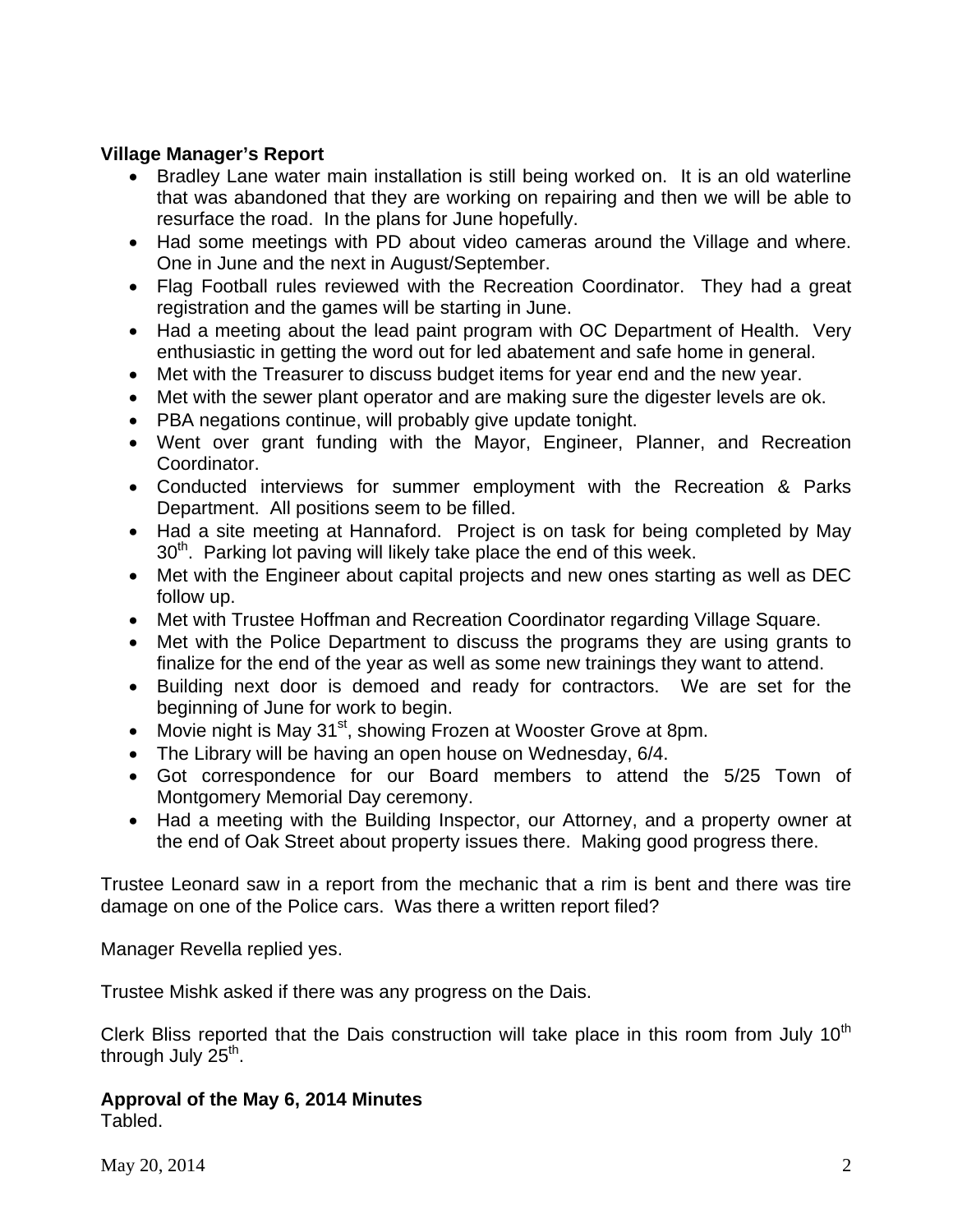## **Trustee's Committee Reports**

## **Town of Montgomery & Library Board liaison – Trustee Leonard**

Trustee Leonard stated that we invited the Town councilmen to our Library Open House.

## **Village Clerk & Village Treasurer Liaison – Trustee Bowen**

Trustee Bowen reported that our Property taxes can be paid online this year.

## **Police Department Liaison – Deputy Mayor Rumbold**

Deputy Mayor Rumbold reported that she has a response to a question asked by a citizen about calls for service. Chief gave a schematic of calls so we know what activities we are talking about. For example property damage, medical calls, landlord tenant disputes, so it's not just criminal activity. It's everything including fire calls. Gave us an overview so we understand what the calls are. Want to say that its evident that citizen wonder what they are doing if they don't hear a siren or see a car going by. She is very proud of the Police Department especially in view of the things they have been working on recently to make life better for all of us. Thanks for hard work and dedication to the citizens in the Village.

## **Planning and Zoning Boards as well as the Building Department Liaison – Trustee Hoffman**

Trustee Hoffman reported that he met with Dean and discussed the parking lot at Hannaford and status of CO. See improvements and near completion. Also reviewed the suggestions from the Local Law Town Hall meeting the other day to get his input. He will be more involved as it develops. Contract with building next door got to Engineer and we went over a few bills to be signed.

Deputy Mayor Rumbold asked whose design is was for the parking lot pylons.

Trustee Hoffman replied it was on the site plan approved by the Planning Board.

Deputy Mayor Rumbold stated that if people are not used to it the parking lot changes dramatically so it will take some getting used to.

Manager Revella stated that some of it is part of drainage plan as well. When it is done there will be shrubbery too.

# **Recreation & Parks Department, Emergency Services, and Valley Central School Board Liaison – Trustee Carley**

Trustee Carley not present.

#### **Village Justice and DPW Liaison - Trustee Mishk**

Trustee Mishk stated we already her the report on the dais.

#### **Public Comment on Business of the Board**

Mayor Maher announced we have a few additions to the agenda; one is the CDBG Amendment as well as 3 Bond Resolutions that have been added as well.

Manager Revella also stated we will be hearing from Peter on the Highway reserve funds transfer.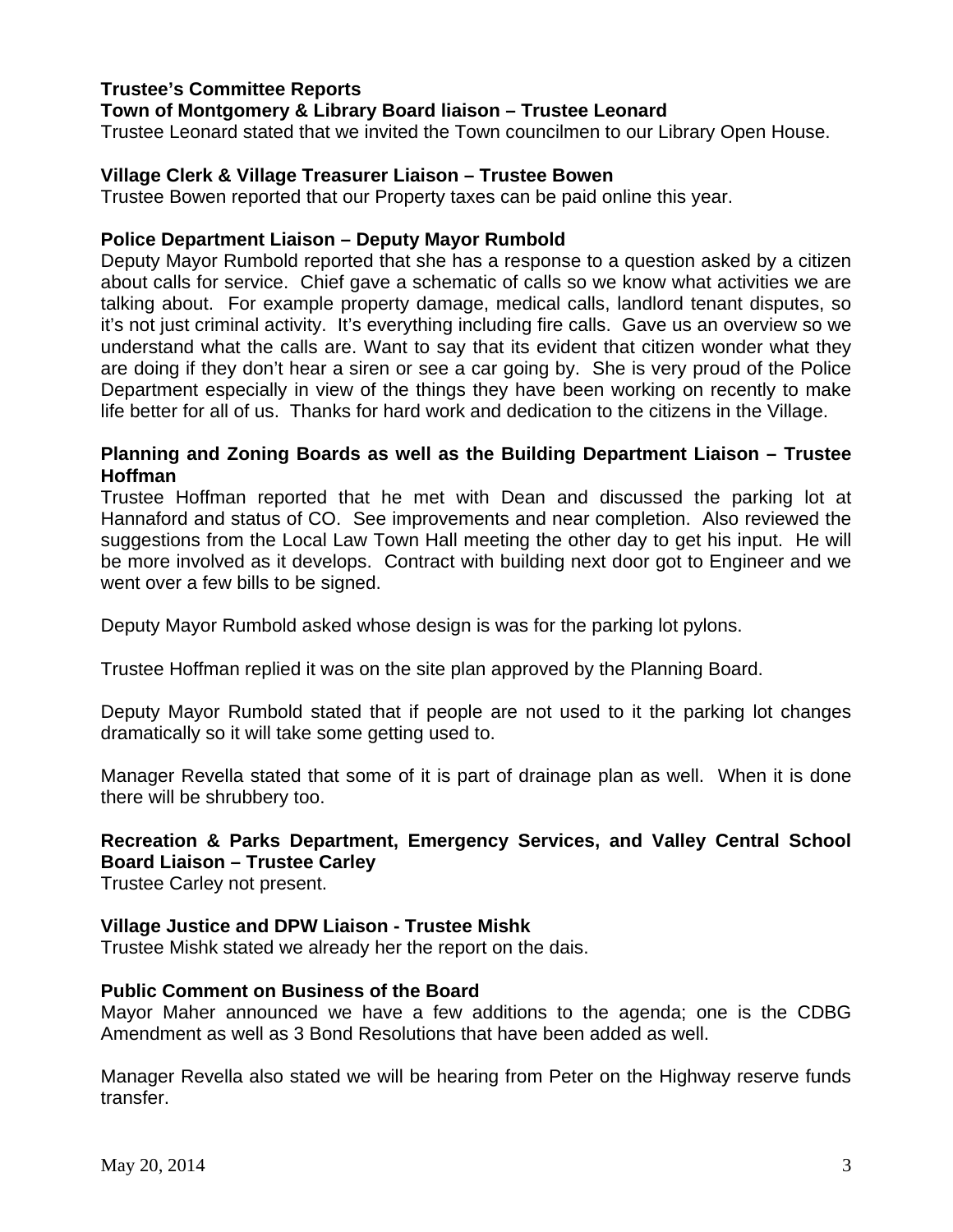Mary Ellen Matise, 21 Clinton Street, stated she thought this resolution was for the historic markers.

Manager Revella replied it was not.

Mary Ellen stated she would like to apply for 2 more historic markers to the William G. Pomeroy Foundation. We can wait until the next Board meeting for that one. With regard to the square redesign, she was wondering if the Board is going to have a public meeting about it.

Manager Revella replied we did in 2011 and it was great.

Mary Ellen continued that if the concept changed they should be certain to contact the groups who use the square the most such as Knights of Columbus and Walden Community Council.

Nanette DeGroat, 80 N. Montgomery Street, thanks for the postage for sending out grand reopening breakfast invite to the owners. At the landlord meeting that we had there were 2 disturbing comments that one woman said that we are going to be seeing more and more problems from Newburgh and Middletown because they are clearing house. And the other was from a landlord who said he had no problem renting to pedophiles and other creepy people. There was someone at my store who was looking for someone who looked into an apartment that might not have a Certificate of Occupancy and has a warrant out for his arrest. Add that to the heroin we've been seeing in the paper it's scary. Is there a way that the public can come together to work with Police to discuss how we as residents can help?

Manager Revella stated that a way to help would be to give permission to the Police Department to enter onto your property to observe neighbors property.

Mayor Maher asked if she was meaning some sort of coalition of some sort.

Nanette replied, yes something like that. She's lived here her whole life and this annoys her. It's never been like that; Walden has always had our issues but not like this.

Mayor Maher stated that we had a group of about 20 or so landlords that met at the Town Hall meeting and perhaps they could continue to meet with them and create more communication continuity and put a plan together so that if John says we have this idea we can communicate that. He knows that Brenda has been instrumental in getting a neighborhood watch together in her area but he knows that's not conducive to every neighborhood.

Trustee Bowen commented that if you bring all the landlords together and share that information so that if it happens in your building you can share it with other landlords that way they know it's a problem tenant.

Nanette replied that we would be preaching to the choir.

Manager Revella commented that a landlord can structure their lease to say that if tenant is arrested for 'xyz' they can terminate their lease. Some don't know that.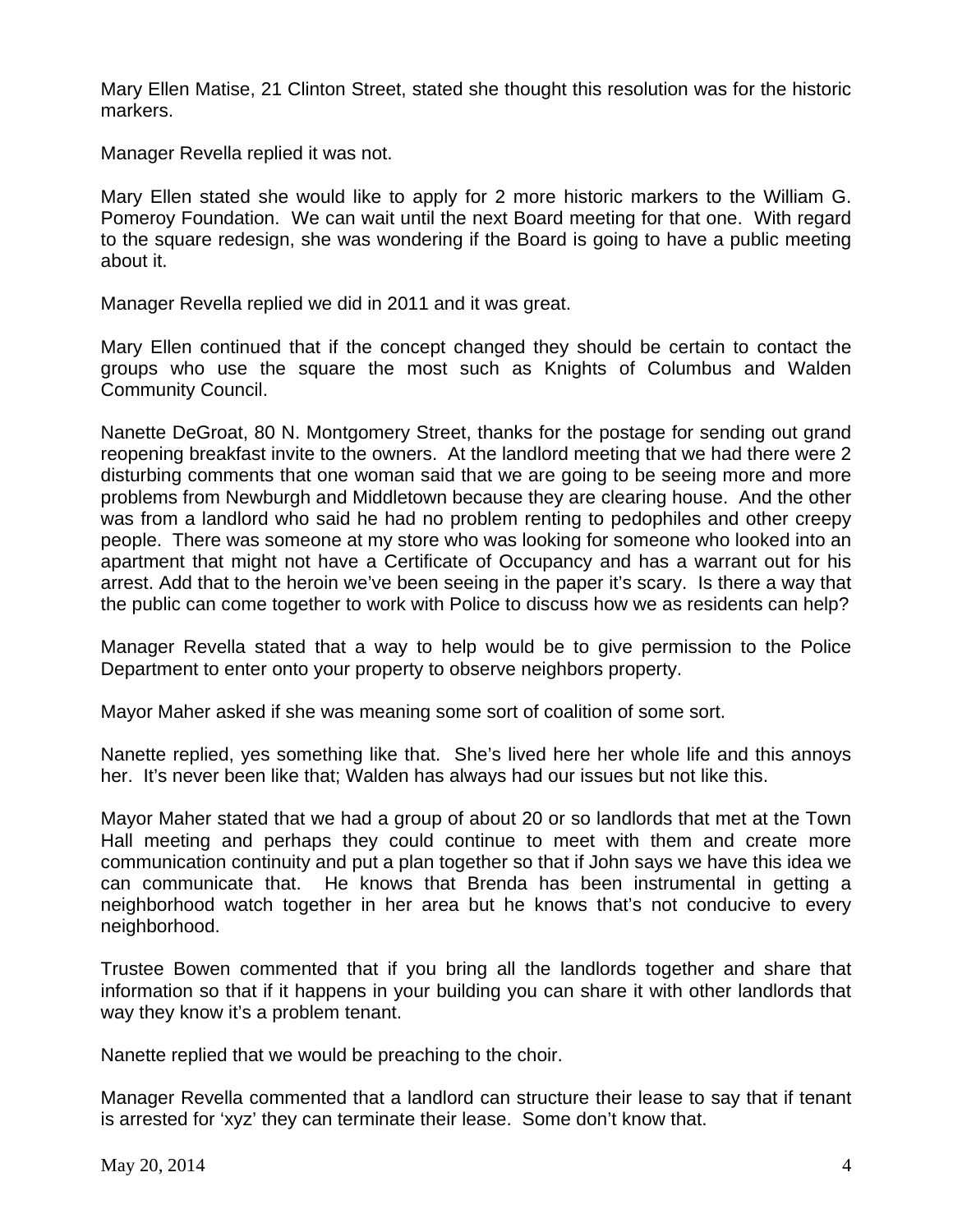Deputy Mayor Rumbold added that it's not just people in apartments.

Nanette agreed, some owned homes too. Deputy Mayor Rumbold commented that it's an issue of public vigilance.

Nanette asked if there was something we can do to help.

Deputy Mayor Rumbold replied that the issue is that the Police Department can only do so much by themselves. They depend on members of the community to help them to do what they need to do. Other people know what's going on. People need to not put their heads in the sand and come forward. She spoke to a resident the other day who was upset about a friend of hers dying from a heroin overdose. She said how many times do we have to stand in a funeral home before they open their mouths and say something. They see what's going on and they continue to do what they are doing. That's the mentality you are dealing with. They need to take the community back and go to the Police Department. If you see something suspicious, say something. We don't have enough police officers to be everywhere on every corner.

Manager Revella suggested that one thing we have done is community liaison groups and talk to them about what to look for to know what isn't right, which is helpful.

Nanette commented that she wonders how much stuff is under the rug because we don't want a worse reputation. We have enough issues out how much gets buried because of that type of thing. It's not right but it's probably a natural thing.

Deputy Mayor Rumbold replied that we can guarantee you that every day some member of the police department is working on something. Most of them live here, have children and families, and every community is going through this and if they say they aren't they are the ones that have their heads buried in the sand. When we have action and we take action it sends a message that we aren't going to tolerate it and we prefer to see that kind of thing because it is saying we are doing something about it. They are making the community safer by doing it. Everyone who is out there and sees something has to help and say something. People turn their heads and say "Not in our town", but everyone has to help, if you ignore it you are just going to keep going to funerals.

Manager Revella added that we had 5 more arrests today. We encourage anonymous tips also via phone and email. They can act on it if they have enough probable cause.

Mayor Maher asked Trustee Mishk if he could speak to his experience in the City of Middletown what that community did. Did they actively have a mechanism in place?

Trustee Mishk replied that the first thing they did was a community policing neighborhood stabilization. Middletown is still working on neighborhood stabilization. They have an officer who hangs out and talks to people, gathers info and addresses issues with the kids and because he's there after a while no one notices and he gathers more intelligence. He likes the idea of the emails and phone tip line. They can look at those as some don't want to get involved.

 $\text{May } 20, 2014$  5 Mayor Maher commented that National Night Out is meant to bring the community together to talk about the services that are out there. Could be a good opportunity to push the tip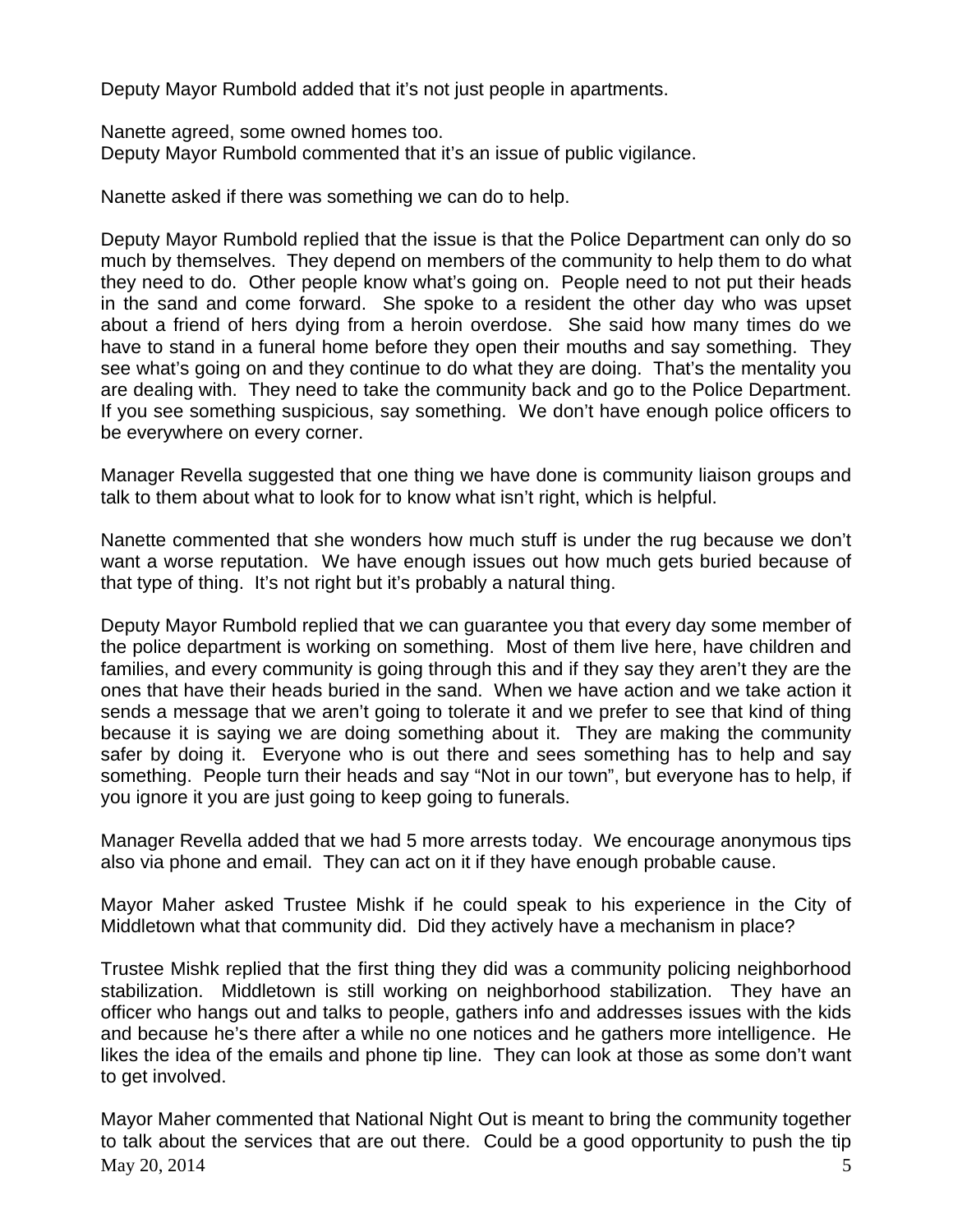line information. Not sure when the next committee meeting is but perhaps going to that meeting would be a good idea.

Nanette commented that what she'd like to see is something to be in your face, people need to now it's out there. She didn't know the Police Department had a website; why would she go there?

Trustee Mishk added there is a way that you can put on there when you are going away and the Police will watch your house and do a welfare check at least once per shift.

Mayor Maher said it's an opportunity to educate the public.

Nanette agreed and added that if we do something that is in your face and tell people that this is what we need to do it would help because the education hasn't sunk in. There is a large group of people that don't pay attention to something like that because she knows she hasn't been in the need herself, but now it's here and too bad she didn't pay attention sooner. We need to get it out there. Maybe be a part of the community calendar what they are seeing regularly and what to be aware of.

Jerry Burger, 8 Liberty Street, commented that he lives in Nanette's area and years ago he approached officers as his home is an ideal location to stake anyone out. He was told they were not allowed to come on private property.

Mayor Maher stated they can give permission.

Nanette commented she was told the same thing even a year ago.

Jerry continued that there have always been issues in the area.

Mayor Maher commented that we can clarify that for you but he believes that is not the case.

Jessica Metzger, 4 Gracewood Court, asked what parental leave was on the agenda.

Mayor Maher replied that it is for the 9-10 non union employees' in the Village and we will discuss maternity/paternity leave. We don't have one now and we will discuss it tonight.

# **Action Items**

# **Local Law #4 of 2014 – Landlord Registry Law**

 $\text{Mav } 20, 2014$  6 Mayor Maher wanted to comment on the Town Hall meeting on the issue held on the  $15<sup>th</sup>$ . We had a great conversation with the 19 landlords and 35 people overall. A lot of people gave great insight as we on the Board aren't landlords ourselves it gave us some things that we needed to hear. Gave us a lot of avenues that we can go into. We definitely agreed that there are certain aspects that need to be changed but by using the Middletown law as a starting point it was a little too excessive in certain areas. There were some privacy issues that people were uncomfortable with as well as fees. We are working with the landlords through communications that have now been started. He will be working with the Attorney to redraft the law to discuss as the next meeting and one that will work for all of us based on their recommendations. There are certain things that we can try with our current Village prosecutor, and John has already had meetings to start this process, to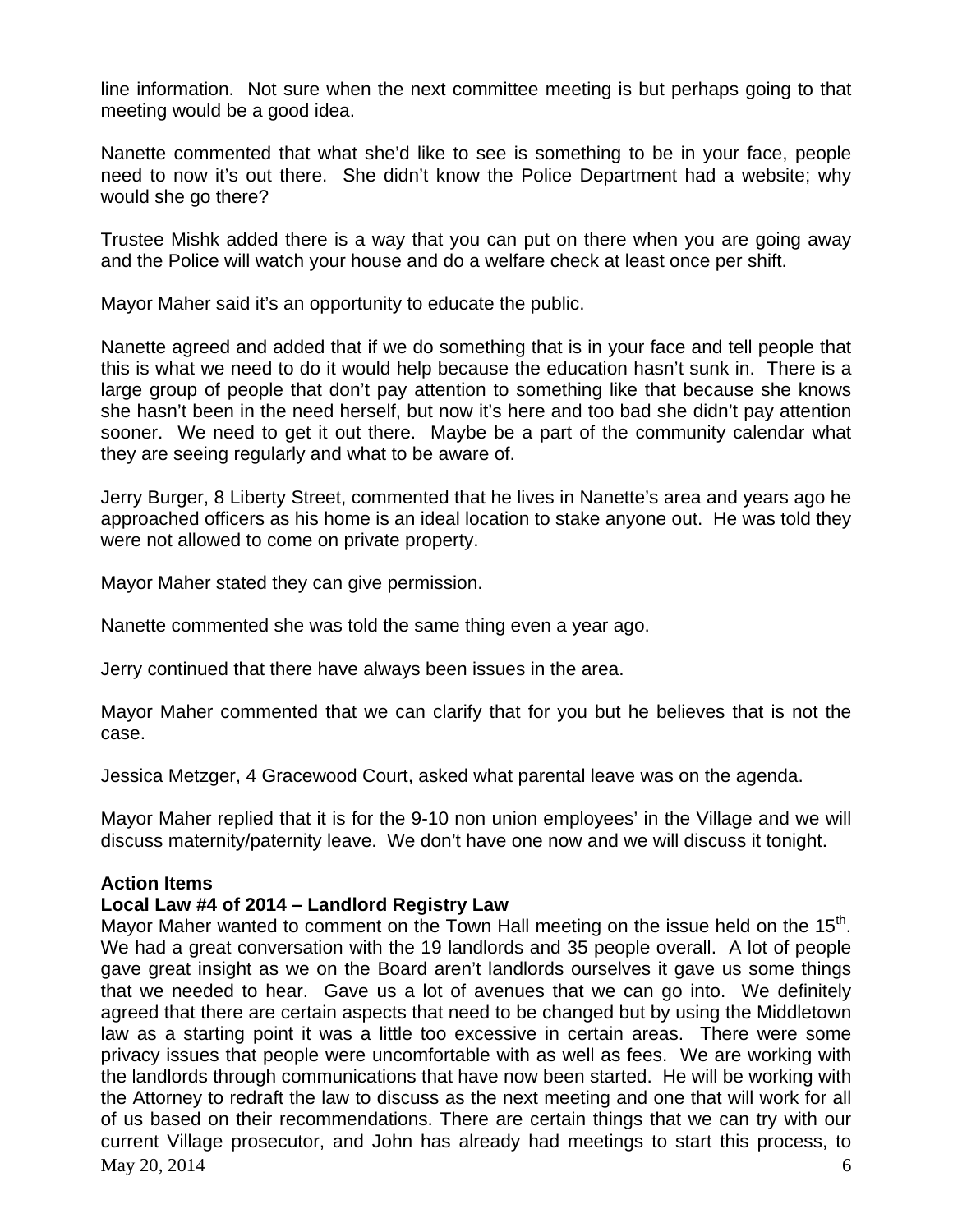enforce the laws we have on our books more creatively and more effectively. There were a lot of great ideas that came from the Town Hall meeting. That's why we have a more informal setting for a more open discussion. He is not ready to discuss the law right now. Trustee Hoffman stated he felt the special prosecutor was a good idea but maybe there weren't a whole lot of details behind it.

Manager Revella apologized for not attending the meeting. Were there any tenants there that spoke about their concerns as he wanted to be sure that view point was covered?

Mayor Maher stated that went we meet we will go over point by point. There were a few tenants but they were not as out spoken, the majority were landlords.

Trustee Bowen stated that the majority of the Landlords that attended are the ones that live here and the problems we have are that there are 371 landlords and we had 20 that were there so you can see the absentee rate there. On top of that then we have 900 units. We were thinking about how do we get them together. One of the things we talked about was to have someone who speaks up for them to bring us up to speed more often.

Mayor Maher added that they had an idea that the landlords get together and have one person that represents them and they have a minor fee. One positive idea right there. We will keep going with it and will get it right.

Trustee Hoffman asked if will be on for the next meeting.

Mayor Maher stated yes, it would be on for the next meeting.

# **Draft Local Law #4 of 2014 – No Parking on South Montgomery Street**

Deputy Mayor Rumbold made a motion to set the public hearing for Local Law #4 of 2014 – No Parking on South Montgomery Street. Seconded by Trustee Leonard. All ayes. Motion carried.

# **Award Bid – Belt Filter Press**

Trustee Hoffman clarified that the contractor has reduced the bid by \$19,100.

Deputy Mayor Rumbold asked if those deleted items will be done in house.

Manager Revella replied yes, part is demo work, part is flooring; cementing that in. It's mostly site work, nothing significant.

Deputy Mayor Rumbold asked if those preparations are in anyway because TAM isn't going to be doing them.

Manager Revella answered that they were just going to be filling in the troths in the building.

Deputy Mayor Rumbold asked if what we are doing could impact the project. One of the items they were going to change.

Manager Revella replied no likely but the Engineers will supervise the project.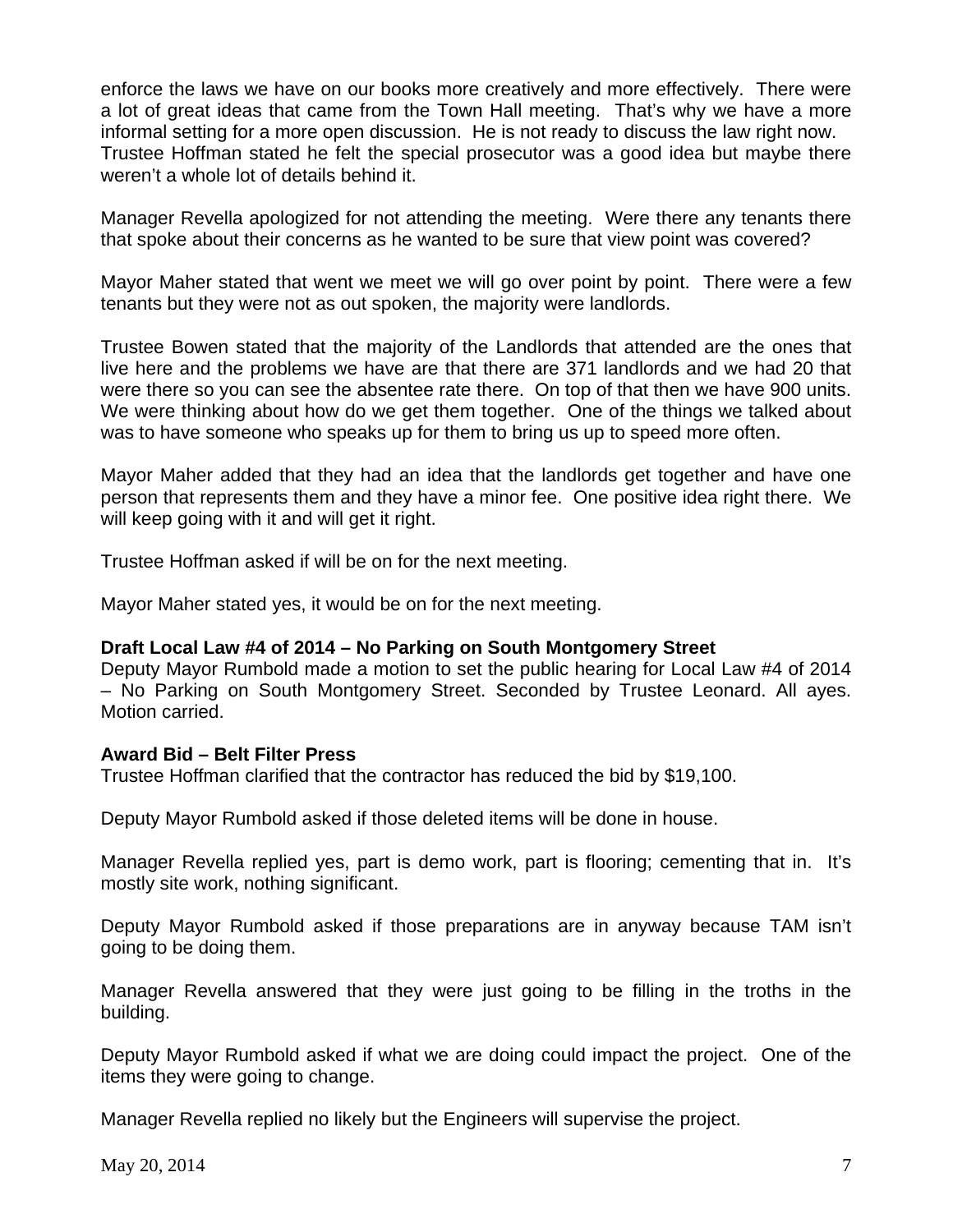Attorney Donovan wanted to once again state for the record that TAM is a client of his.

Mayor Maher thanked him for disclosing that information.

Deputy Mayor Rumbold made a motion to approve the bid from TAM Enterprises in the amount of \$373,731.00 for the Belt Filter Press. Seconded by Trustee Leonard. All ayes. Motion carried.

## **2014 MS4 Annual Report**

Mayor Maher stated that this item doesn't need any action tonight; it just needs to be filed.

Manager Revella stated that the report is available on the Village Website as well as in the Clerk's office at Village Hall. Dean runs the MS4 reporting which is just to make sure drainage is working properly and we are using barriers so sediments don't get to the water system.

## **Resolution 43-13-14 - CFA Grant Application**

Mayor Maher reported that this would be the third chance at this application for the Bradley Park Performing arts Center, the amphitheatre project we have been talking about for the past 4 years or so. The cost has shrunk a great deal. The first 2 years we had a lot of support and ideas about it with many Town Hall meetings where it was discussed and brought about and part of an overall theme of a Community for the Arts. Since then we have failed to receive it twice and last year we didn't apply because there was specific funding geared towards our pedestrian bridge awarded last year for extending the rail trail. Now coming off that grant being awarded we have a good momentum and possibly a good argument to make to reestablish the application. It is significantly less in cost and a lot of the improvement that we had included in the plan have already been done one of which is our parking lot at Bradley and a lot of the drainage work. That part is out of this application and makes it less expensive. We are putting one together that is probably half the cost of the initial cost we put together 3 years ago. Had a great meeting with the Engineer, Planner and Recreation Coordinator. If we put out just straight funds if the grant is awarded it would be a 25% match of at most \$87,500.

Manager Revella added that the amount we are applying for is \$350,000 and if awarded we would have a 25% match which can be done in volunteer labor or equipment used if awarded. That would reduce the cost significantly.

Mayor Maher reiterated that again if we had to get straight funds which is very unlikely to take place it would be a limited amount of tax payer money. We can use a lot of in kind contributions.

Manager Revella stated that just so everyone is aware, the plan includes the handicap parking area, trails, and the bathroom facilities as well.

Mayor Maher stated we have had John Queenan our Engineer come in a number of times approximately 4 times to give a presentation on this, this time we would like to skip that part and apply for the funds. This is the application and we would like to put this application together and we need a resolution with the Boards support to do so.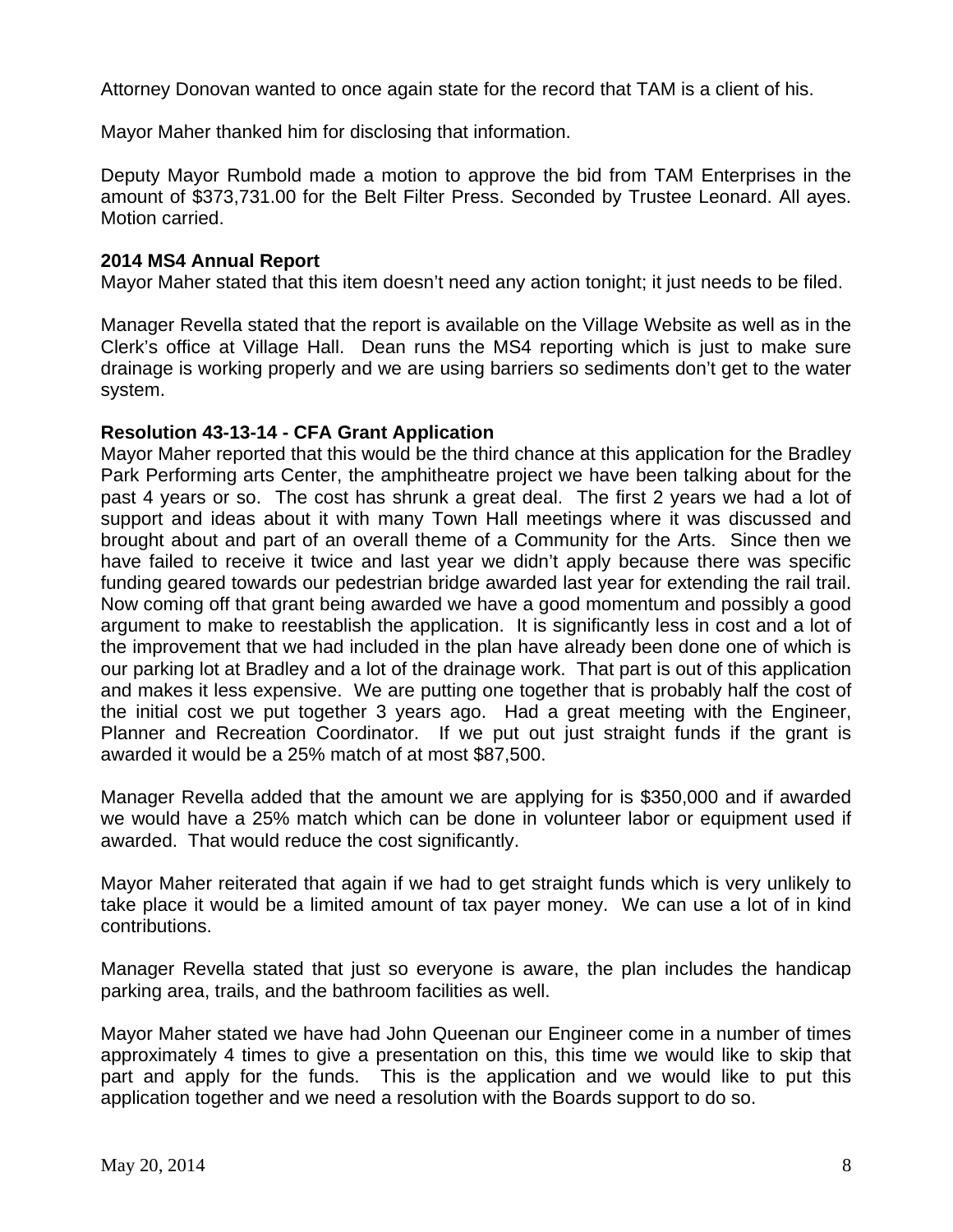Trustee Leonard asked if the plan has been updated. We got turned down before because it wasn't complete enough.

Manager Revella corrected him that it was turned down because it was too obtuse. We have done a lot of work that was in there.

Trustee Hoffman asked if past completed work can go towards the match.

Manager Revella replied no, it has to be part of the proposed project.

Deputy Mayor Rumbold recalled that previous discussions carried concerns about the location not being the greatest for this project.

Mayor Maher replied that there were some residents that had issues in that area before. He knows that Becky did and a few that he didn't know of as well but he has since spoken to a lot of those people in that area and especially those that live on Albany Avenue which is on the opposite side of the water treatment plant. Even the Ulster Avenue side of the street and it was pretty overwhelmingly supported.

Manager Revella stated there were two questions raised, one was the odor from the sewer plant and the other was the location in general as opposed to Olley Park. The area in Olley Park where this project would potentially go is where they are planning on potentially putting a community center there. The thought was that the back drop of the water may enhance the amphitheatre, plus we can't fit both projects in that same area. It's not what we looked at based on other things can happen along the Wallkill River.

Trustee Hoffman asked if it was already done or if we could apply the same way except change it to Olley Park.

Mayor Maher stated this was already a project included in the overall Parks Master Plan.

Trustee Hoffman replied so it's either this or nothing.

Mayor Maher replied yes. We are not locked in if we are awarded and don't have to accept it if the Board doesn't feel inclined to accept it.

Deputy Mayor Rumbold stated that is embarrassing, hey we are applying for this grant but then we get it and decide oh thanks but never mind we changed our minds. She doesn't feel it's a priority.

Manager Revella replied that it happens.

Trustee Leonard commented that the area were we want to put it, the terrain there favors the amphitheatre there and the distance between the area and the sewer is longer than you think. That's why we picked that area for this project. The area that has odors is on the far side of the digester and the odor actually depends on whether or not we put lids on our digesters or not.

Deputy Mayor Rumbold understands but still has concerns.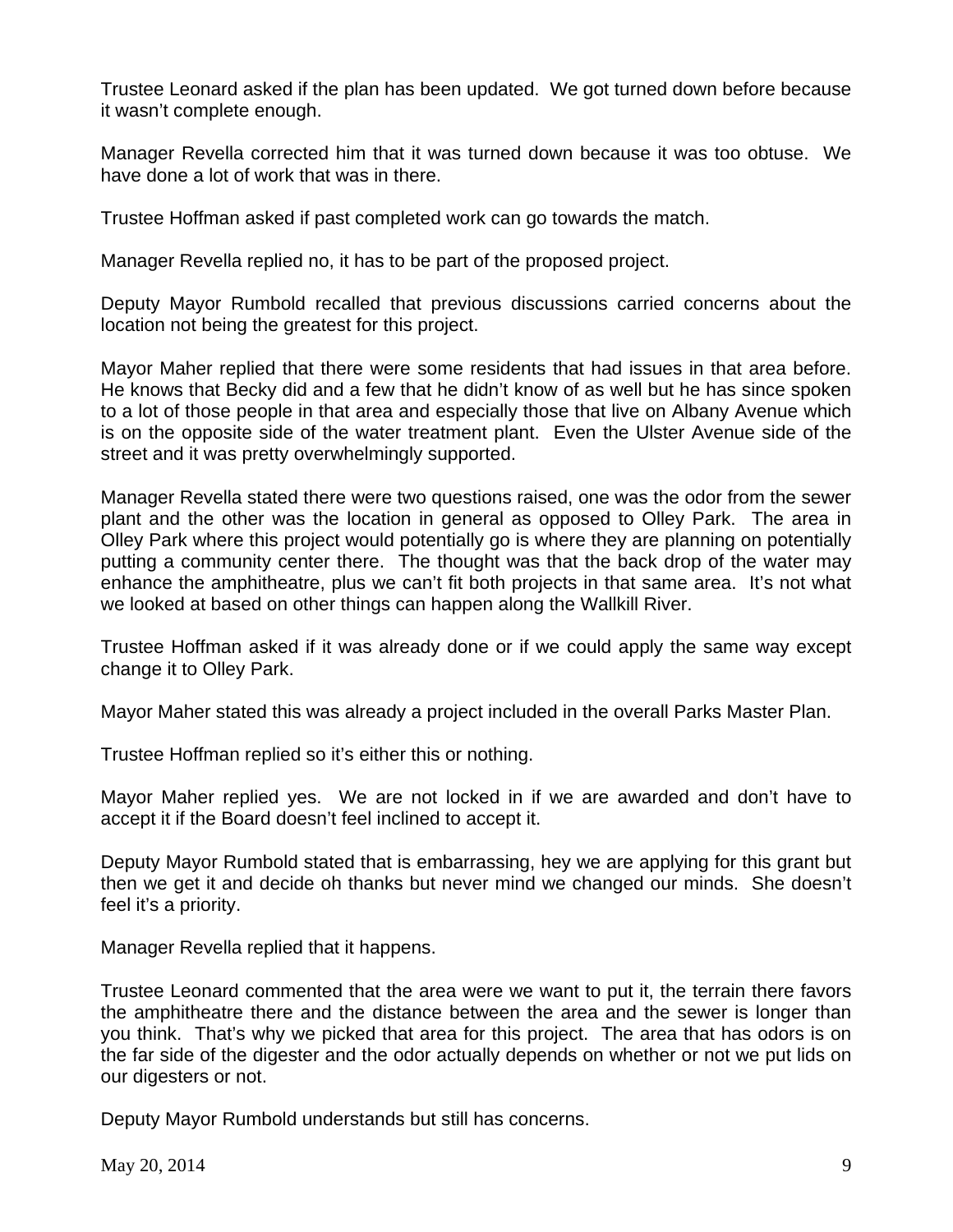Trustee Bowen stated that his concern is after we get the grant who maintains it and what about the cost to continue to maintain it.

Manager Revella stated that is in the grant application as well. There is a fee structure to defray the cost for maintenance.

Mayor Maher added that it is all in the application including the economic impact and whether it would be run by employees or volunteers.

Trustee Bowen asked if there would be a presentation or outline of what the expected costs might be.

Manager Revella commented yes and that is in the application as well.

Mayor Maher added that we've applied for this now twice and we have had specific revenue streams and what the cost might be and that is all in the application.

Trustee Hoffman asked if there was an estimated time when they will make the decision.

Manager Revella replied most likely November as it states late fall the notifications will go out.

Trustee Leonard made a motion to approve Resolution 43-13-14 CFA Grant Application for the Bradley Park Amphitheatre Project. Seconded by Trustee Hoffman. 5 ayes. 1 nay (Deputy Mayor Rumbold). Motion carried.

#### **Park Use Request 8/16/14**

Mayor Maher explained there is a park request for Olley Park for the Fire District Picnic on August 16, 2014 and they are requesting the alcohol waiver. They are looking to do beer and wine only, no hard liquor.

Manager Revella pointed out that there is an explanation of how they plan to police the alcohol consumption on the back of the park request form in your packets.

Mayor Maher read the plan from the Fire District that they will be appointing a safety officer to ensure the event runs smoothly and that the alcohol is being served properly.

Trustee Bowen asked if we had this even last year.

Mayor Maher replied no, not this event.

Manager Revella commented that this waiver is consistent with the Board's previous decision with Jacobowitz & Gubits who used the park with this same request last summer.

Deputy Mayor Rumbold confirmed that they have the certificate of insurance on file and that the fees are being waived. She asked what the safety officer would do.

Mayor Maher replied they would make sure that no one is excessively served or under aged.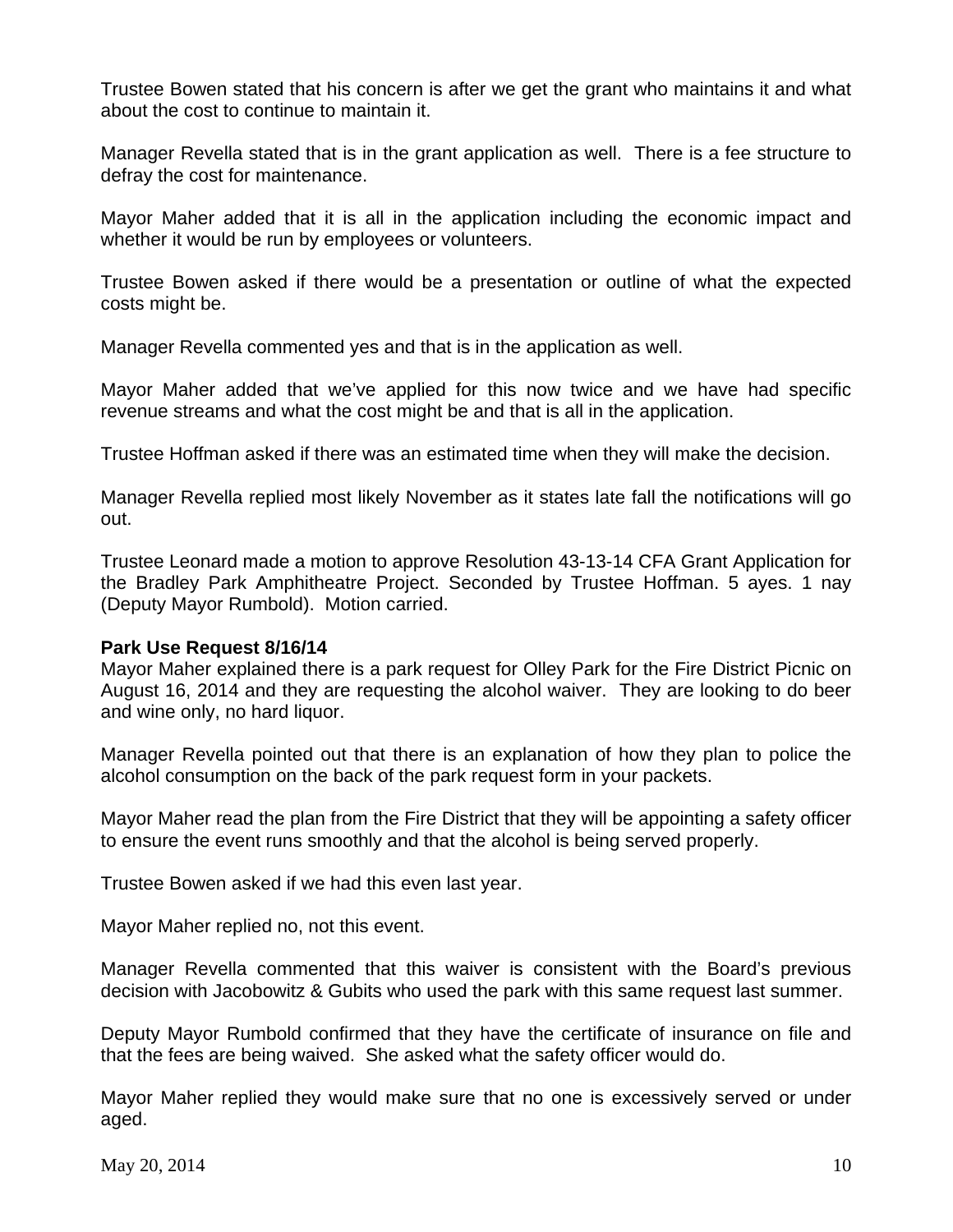Trustee Bowen made a motion to approve the Park Use Request from the Fire District for August 16, 2014 granting their waiver for alcohol use from 2:30pm to dusk. Seconded by Trustee Leonard. All ayes. Motion carried.

## **Resolution 44-13-14 – Bond \$275,000 Various Portions of Sewer System**

Manager Revella reported this is for Village sewer system including replacement of the belt filter press system and sewage treatment plant building rehabilitation, Pine Street pump station rehabilitation, and other work.

Deputy Mayor Rumbold motioned to adopt Resolution 44-13-14 approving the Bond for \$275,000 for Various Portions of the Village Sewer System including the Pine Street Pump Station. Seconded by Trustee Bowen. All ayes. Motion carried.

## **Resolution 45-13-14 – Bond \$100,000 Various Portions of Water System**

Manager Revella reported this is for the Village Water System including reconstruction of well 5, installation of new backup propane generator, and up to 750 linear feet of water main.

Deputy Mayor Rumbold motioned to adopt Resolution 45-13-14 approving the Bond for \$100,000 for Various Portions of the Village Water System. Seconded by Trustee Leonard. All ayes. Motion carried.

## **Resolution 46-13-14 – Bond \$591,000 Various Capital Projects**

Manager Revella reported this is for Various Capital projects including curbs and sidewalks, new municipal roof and railings, Olley Park playground and pavilion, a new recreation department pick up truck, a new police vehicle, and reconstruction at 33 Scofield.

Deputy Mayor Rumbold motioned to adopt Resolution 46-13-14 approving the Bond for \$591,000 for Various Capital Projects. Seconded by Trustee Hoffman. All ayes. Motion carried.

#### **CDBG HUD Resolution 47-13-14**

Mayor Maher announced that due to a change in the HUD requirements the County needs up to make an amendment for the cooperative agreement in order for us to continue to receive the CDBG (Community Development Block Grant) funds.

Trustee Leonard made a motion to adopt a resolution to receive CDBG funding for the fiscal year of 2015, 2016, and 2017. Seconded by Trustee Mishk. All ayes. Motion carried.

Deputy Mayor Rumbold made a motion to amend the cooperative agreement with Orange County for CDBG funding as outlined in Resolution 47-13-14. Seconded by Trustee Mishk. All ayes. Resolution carried.

# **Highway Reserve Fund Transfer**

Manager Revella explained that we need Board approval to use the Highway Reserve Funds which we would like to use to purchase a new back hoe bucket in the amount of \$1,650.00.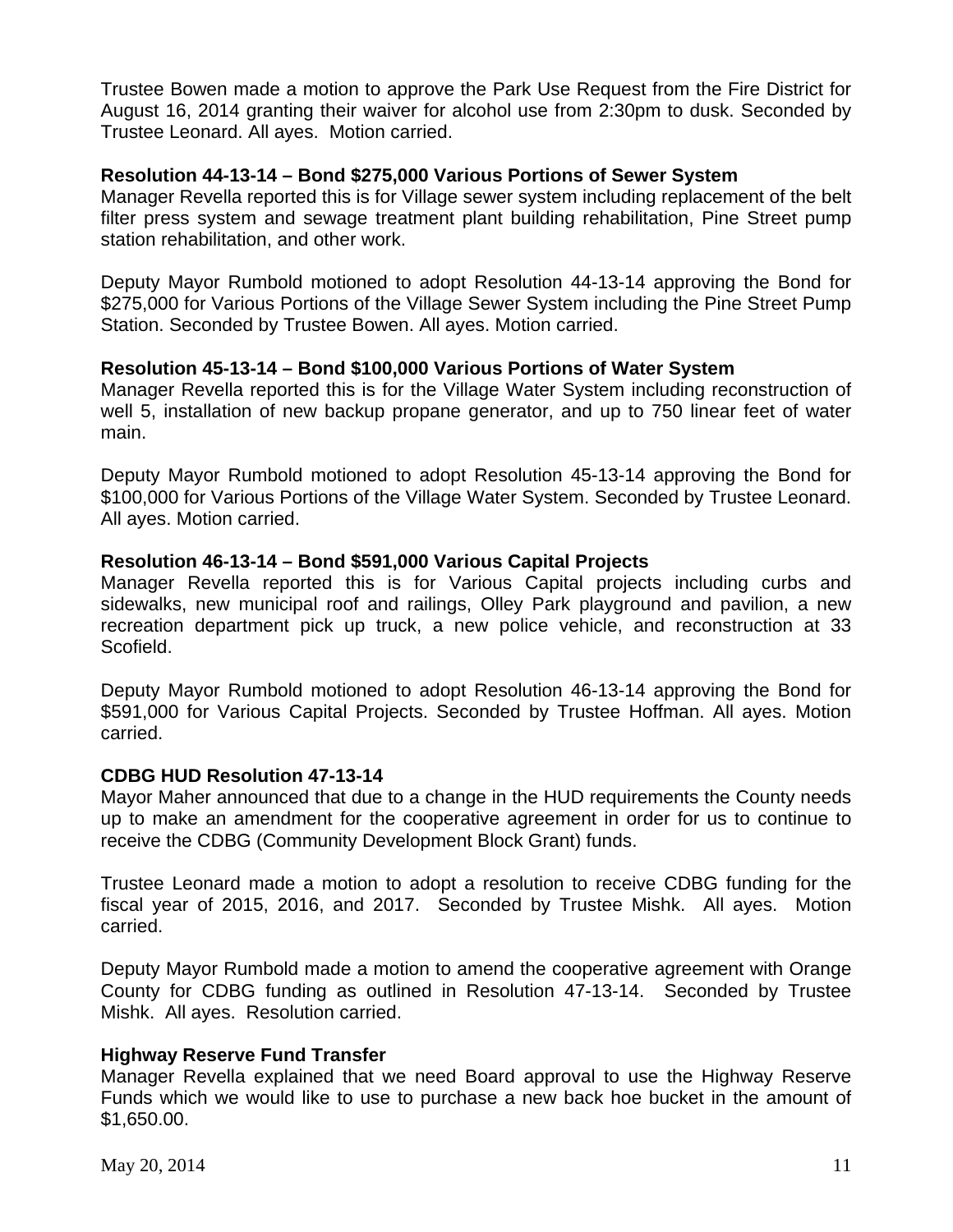Peter Sullivan, Treasurer, explained we have not been tapping into these funds but the auditors have asked us if they serve a purpose or if the funds will just be sitting there so we thought we would use these funds for this specific expenditure.

Trustee Bowen asked if it would zero it all out.

Peter replied no.

Trustee Bowen asked if we would need to do this annually.

Manager Revella explained no, they just want us to have a plan of use for the funds, which is what they want to see.

Trustee Mishk asked if would replace the old one.

Manager Revella replied yes.

Trustee Bowen made a motion to transfer \$1,651.00 from the Highway Reserve Funds to the General Fund to be used to purchase a new backhoe bucket. Seconded by Deputy Mayor Rumbold. All ayes. Motion carried.

# **Discussion Items**

# **Square Re-Design**

Deputy Mayor Rumbold explained that at the last meeting we had the same discussion as we've had before and distributed drawings of suggested ideas that came out of the Town Hall meeting.

Mayor Maher explained that in 2011/2012 we had a great Town Hall meeting about this and though there was a little bit of opposition we decided that something needed to be done, not specifically the one rendering we have here, but that something should be done. The conversation ended because a majority of the Board felt there were other priorities instead of this at that time. A lot has happened since then. The conversation has now resurfaced and there have been a lot of residents that would like to see something more pedestrian friendly that would include more crosswalks as there is a lot more traffic from the school. The question is do we like the rendering; let's discuss it again. And do we have another Town Hall meeting to see if there is support for it including Walden Community Council and other people having a stake in conversation to get more feedback. And lastly, and importantly, do we have funding for this?

Manager Revella added that he had spoken to Trustee Hoffman about a concept that would not be too expensive or a radical change; stamped pavement and removable bollards delineating the area. It would increase the size of the circle we have now.

 $\text{Mav } 20, 2014$  12 Trustee Hoffman stated that he has always been interested by the idea of using underutilized spaces. By adding curbing and using stamped asphalt it could save us funds and made a change to this underutilized area. The Recreation Coordinator has given feedback on the idea about stamped asphalt as in how it wears. He is open to suggestions and would like to hear what people think. Bottom line is it's and underutilized space and there are obvious safety issues there. He would hate to see something happen down there.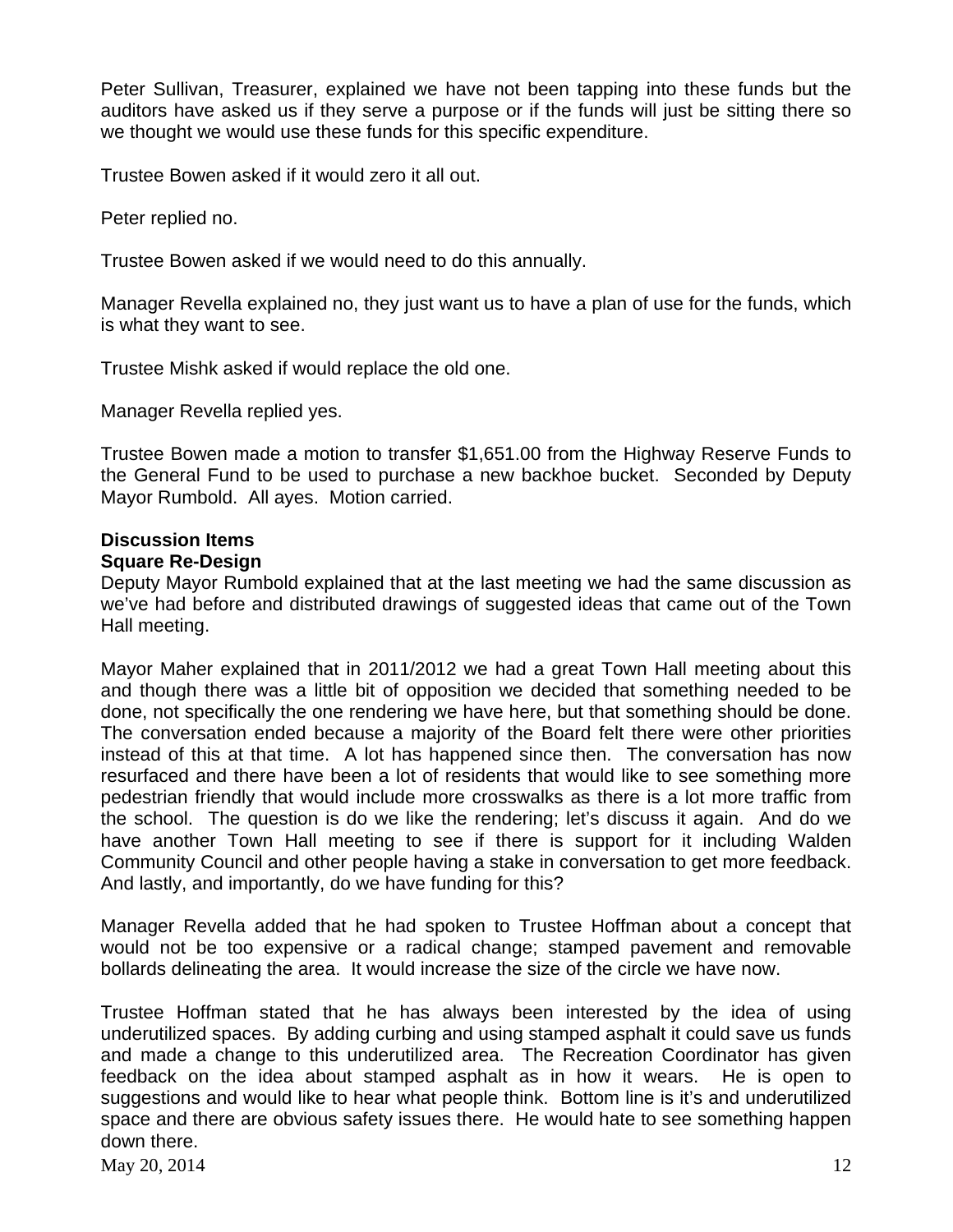Manager Revella stated the cost would be a lot less than we previously thought.

Mayor Maher asked how much it would cost, ballpark.

Manager Revella replied we would likely need 15 ton maybe 30 ton so roughly around \$3,000-\$4,000.

Mayor Maher commented that the heart of this issue is the identity of the Village square and getting people in a room to have an informal discussion with residents. Without any objections he would like to put that together with the Village Clerk and Trustee Hoffman.

## **Viridian**

Mayor Maher explained that a Village resident asked to be put on the agenda to make a presentation about their services and they did that. Now they are looking to get back on the agenda to discuss services to municipalities. However after getting advice from our attorney we were told we would have to bid this out. We would need an RFP for a  $3<sup>rd</sup>$ Party Utility Party. The thought is that there would be significant savings to the Village to have a 3<sup>rd</sup> party provider to come in here. Motion to RFP.

Attorney Donovan added that there was a representative at a County meeting that spoke against most of these private programs because of hidden fees. Some he touched on before as contract prices go up to you have to pay the fee to cancel the project.

Mayor Maher stated he would like to see us research that again. We have the states proposal and we know the savings from them. In the RFP can we put no fees attached to cancellation?

Attorney Donovan replied you can design it in any fashion that you want and compare when they come in. Is there a cost savings realized? Yes, so it's worth it to RFP get proposals and analyze what is best for tax payers.

Trustee Leonard commented that he heard this past winter that with the high costs the market got expensive and people saw increases in costs. It's a double edged sword.

Trustee Bowen made a motion to have the Village Manager put together an RFP for 3<sup>rd</sup> Party Utilities and present it to the Board. Seconded by Trustee Hoffman. All Ayes. Motion carried.

# **Gym Facility request to Fire District**

Manager Revella stated he had mentioned at the last meeting that some employees of the Village would like us to supply a certificate of insurance so that employees could use the gym facilities at the Walden Fire House. He is bringing it up today again with the full Board present to discuss.

Deputy Mayor Rumbold asked if there was an individual waiver that employees could sign off on instead.

Volunteer drive by doing this.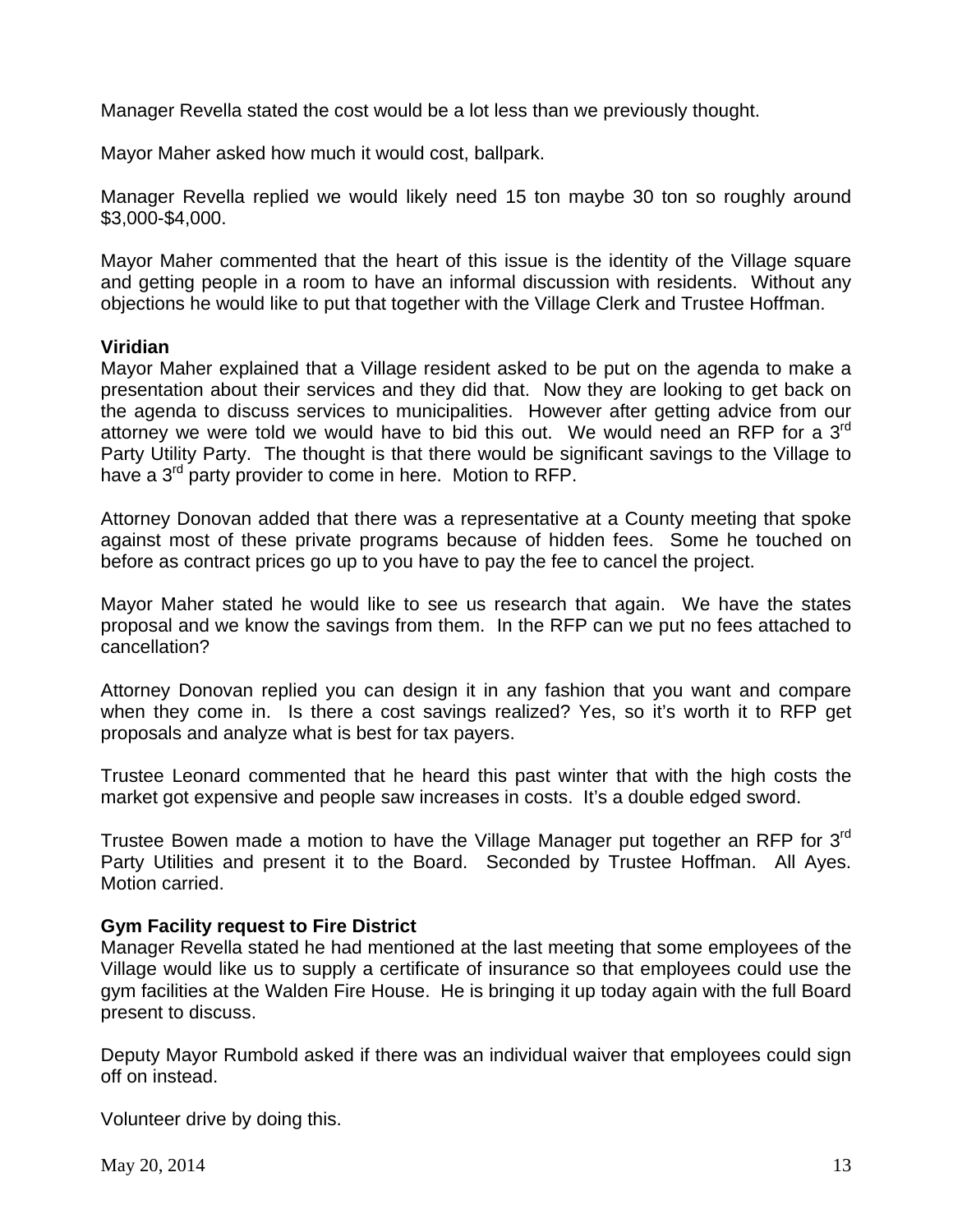Trustee Carley stated it was unclear to him what insurance coverage would apply. Presumably they aren't there on Village business.

Deputy Mayor Rumbold feels this would be creating another level of liability to the Village. It is saying we embrace that kind of activity. If someone get hurt using the facilities they can say that no one instructed them and they are not familiar with the equipment and now they have a broken ankle. Whose liability would that fall on? She is surprised that the insurance will provide coverage. Of course the Fire District wants to absolve themselves of any liability which is why they are requesting the certificate of insurance.

Manager Revella stated it would be the same as a guest in your home.

Attorney Donovan stated that just because there is a waiver doesn't mean they can't sue you.

Trustee Leonard suggested contacting Gold's and Planet Fitness to negotiate a discount price which is reasonable for our employees.

Mayor Maher concluded that the Board is not interested at this time but we would love to speak to them on how to encourage more volunteers at fire district.

## **Parental Leave**

Mayor Maher explained that as a state employee he had parental leave as a benefit. Not all of our non union employees could take advantage of it. There were several Trustees who made it clear that there are some benefits they should use first such as other forms of insurance. But he is talking about a week or two paid maternity or paternity leave, nothing crazy.

Clerk Bliss stated for the record that she did not bring this issue up to the Board.

Deputy Mayor Rumbold stated she was not against it, but she wanted to point out the Family Medical Leave Act.

Mayor Maher agreed but added that leave is not paid.

Trustee Hoffman stated that this sounds like a benefit that the employees didn't ask for.

Mayor Maher commented that perhaps we get additional info in terms of costs but we are not interested at this time.

#### **Payment of the Audited Bills**

Deputy Mayor Rumbold made a motion to pay the audited bills. Seconded by Trustee Carley. All ayes. Motion carried.

# **Correspondence**

#### **Public Comment**

Jessica Metzger, 4 Gracewood Court, stated that the Village made a good move on the certificate of insurance. She is certain they have no interest in doing something like that as they won't cover you. She asked who was responsible for winding the clock in the room.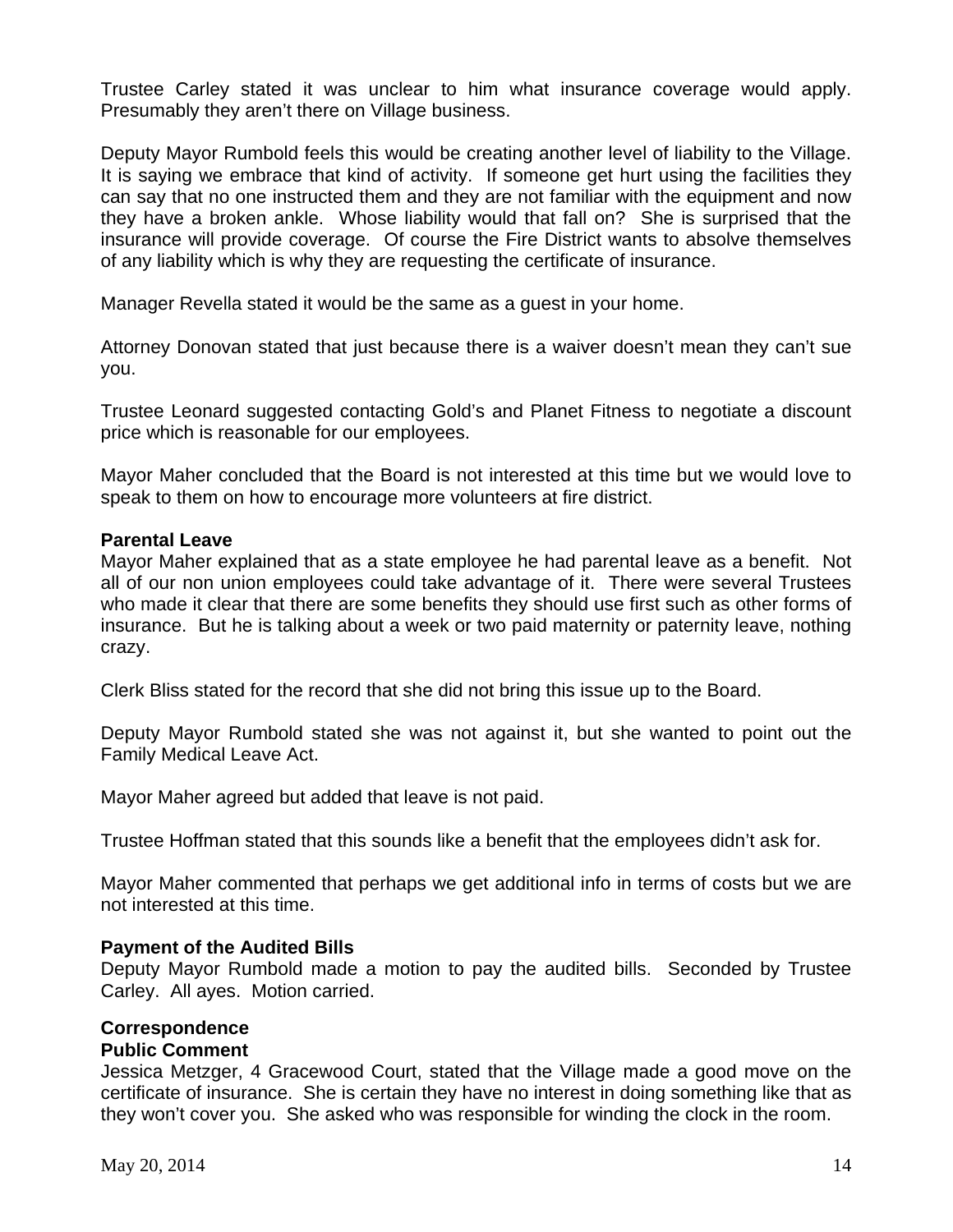Manager Revella stated that the Building inspector has the key and traditionally he is responsible for winding it.

Jessica continued that it is disgraceful that it is not working. Someone is simply not winding it and it is the Village's responsibility. It doesn't look professional at all. Earlier during the meeting in the previous Public Comment discussion she heard someone ask about the Police Department website. She urges everyone to go to the website as it was the first in the County and has been around longer than most Police Department websites in the County. There is a place you can sign up for the officers to do a vacation welfare check on your home while you are away. We have a support system for senior citizens not comparable to anyone else. They call in the morning and check on them if not able to reach them someone goes out to make a welfare check on them. Maybe folks don't know and are not aware of it. She is glad to have heard them discuss National Night Out as it's a good way to have that brought up. She is disappointed with the sneaky sneak with the grant. This is the  $3<sup>rd</sup>$  time you are applying and those of you who voted yes, she hopes you know you have not authorized this project. She is disappointed you didn't research it.

Mayor Maher stated that was not accurate as it is in the Parks Comprehensive Plan.

Jessica continued that the project itself has never been authorized. The same thing was said 3 years ago, Olley Park is a much better place for this project. No one has researched that one. The Board has done this now twice before with taking action on something not on the agenda and not even listed as an item. If you had researched and looked into what's been done you will see that you have never authorized this project. The Board never voted yes on this project. Everyone wants to see great things but just like with the triangle, this has come up before we've had meetings about it and then it goes away. You are taking on too much at one time. This shouldn't be done. Do research and then vote, don't add on at the 11<sup>th</sup> hour an item not on the agenda and vote on it.

Gina Stevens, 36 Pleasant Avenue, spoke about an Auto Zone in her back yard. She ahs sent correspondence about the application for an Auto Zone in front of the Planning Board tomorrow night. She thanked Trustee Leonard and Mishk for replying. She understands that the Planning Board does that approval, and will also speak at that meeting but wanted the Board to hear her thoughts. 13 years ago she bought her house and the reason they bought it was it was a nice area and they had a nice open space behind them. There needs to be some sort of border like a buffer for the property. Some days the noise and dirt and the fumes she can even hear and her windows rattle. She doesn't want another summer with that. Thanks for adding the trees but they are talking about taking half of that buffer area out which is not a good idea. Doesn't an Environmental Impact Study need to be done before this can happen? The quality of life for all the residents there will be drastically affected. Auto Zone itself is not a small business and this doesn't go in line with that. The Village always gets a bad wrap but she doesn't see it like that, the police department and library are wonderful and have a lot to offer to the community programs for the kids, including all the parks, and she doesn't want to have to move. This is making it so I can't stay. Yard with all the kids that come and play if this is allowed will change as well as her families' quality of life there.

Trustee Hoffman asked if her main gripe is that the buffer will be getting smaller.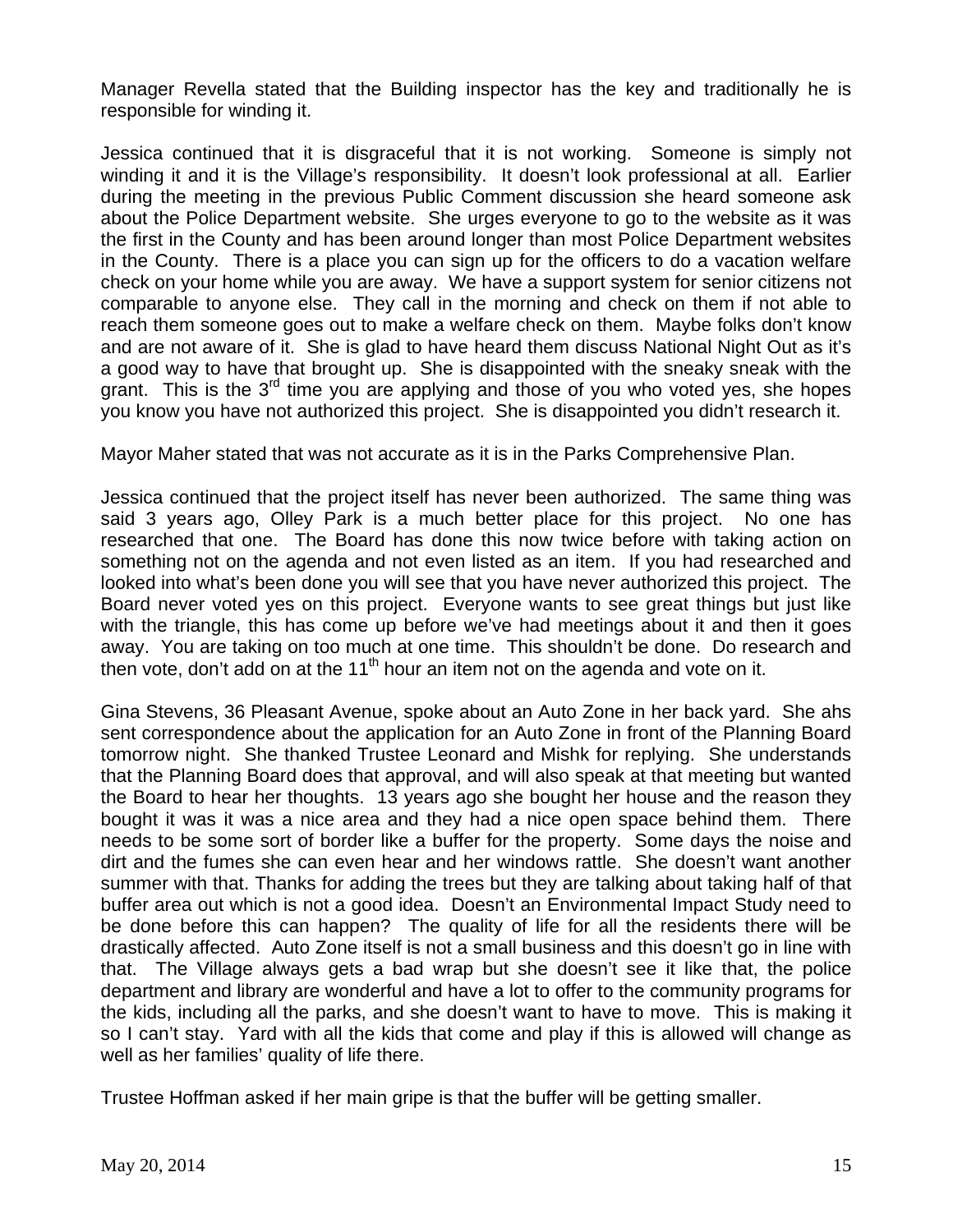Gina replied, yes that's one. The other is that people may buy parts there yes, but what happens is people don't close at normal hours, open until 9-10pm and people buy parts and then work on them there in that parking lot. Not approved for that but if their car won't start they work on it right there. Now they have an issue with noise until 9-10pm at night. Now have flammable issues down there also due to explosions with batteries. Currently there is a nice small business gentleman down there now; since he has been there he is a joy. No garbage, no wild cats back there, not so noisy and respectful. He lives here. Why not do something in the community? Wasn't that in the original plans?

Trustee Hoffman replied that the Auto Zone was not on the original plan. Building Inspector and he talked today and what was already approved with the original plan was a restaurant with a drive through. If this plan goes through they would not be able to do both.

Gina stated it would be more like a city if we do that with a big box business instead of a small Village. When the Thruway Market was there they closed at 9pm but Hannaford's will be open until midnight, and there is nothing we can do. Never be alb to sleep in and back porch.

Trustee Hoffman suggested she ask the Planning Board to put in a buffer behind the construction. Get trees and shrubbery. He thought that was part of their plans to begin with. Before them now is a new plan that's why it's up for public comment. Ask for them to consider some changes and additional to site plan, maybe even fencing.

Gina continued that it's really about the quality of life there. With regard to snow removal she realizes we just came from one of the worst winters in a while, and the Village does a great job doing that but the corners were horrendous. She did a lot of walking this winter and she had to walk in the road with small children. Good at getting out there but how come the corners are so bad. Is there something that can be done?

Manager Revella explained that property owners are cited and if they don't do it we go out and do it.

Gina explained in some areas it was up to 4 foot high and we need to have access to the road way, a one foot wide path is not enough. Also the traffic light there at Oak Street and Walnut Street, there is never a cross sign you have to play with the traffic. If you press the walk button it doesn't work.

Manager Revella explained that the Department of Transportation was here checking the signal this past week.

Gina continued that Sarah is awesome but the guards aren't always there and they are unable to cross on their own.

Manager Revella replied that the lights in general in that area don't match up. NYS Dept of Transportation is looking at it this week, but understand that's NYS and we as a Village have no control in that area. He talked to Poughkeepsie region 8 signally division.

May 20, 2014  $16$ Gina commented that the garbage cans are big and is there any kind of law about squirrels. With regard to Little league, her son played for OC Cal Ripken, and it didn't work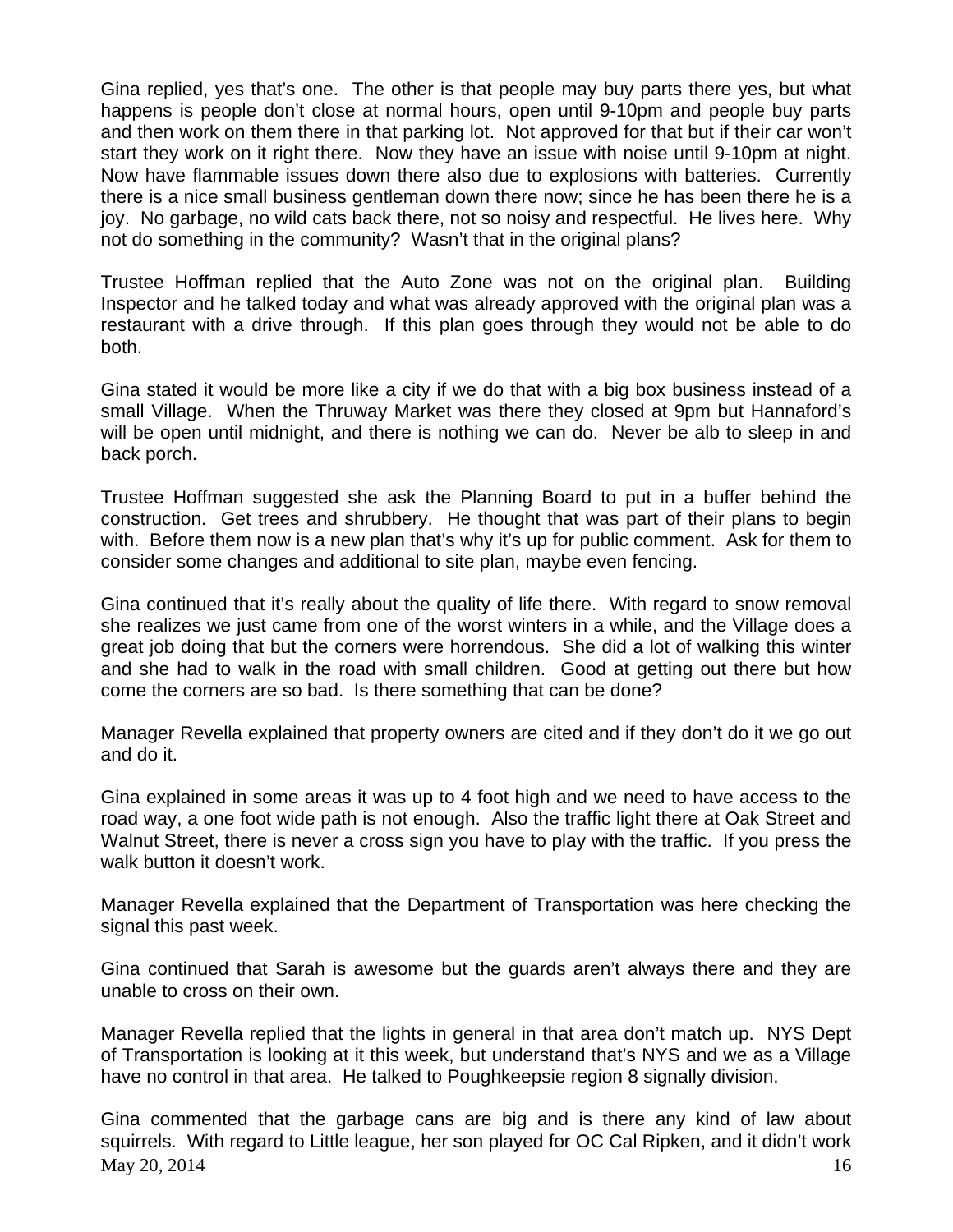out for personal reasons. As a village resident we are permitted to use the public park, Bradley Field. Her son and her husband go on Sunday mornings around 7:30-8am, they are respectful clean up and don't get in anyone's way. Apparently they had games all day Sunday, and they had painted one of the fields and not done by 9am. The woman in charge gave him an attitude about them playing there.

Manager Revella stated that they are allowed specific use during certain times of day but outside of that the park is open to the public.

Gina replied that by them playing all day on Sunday we can ever go down there and when soccer season started they were playing fall ball and go down for practices. The volunteers down there are not favorable. They are never allowed to make deliveries as it's a safety issue. Can't get into stand because the gates are locked but they ride on the grass really fast. Shouldn't our little league be able to get in?

Manager Revella stated not while kids are there. We talked about it this weekend and both organizations should be able to use it for emergency purposes. We opened the gate for their deliveries. They should have it for deliveries with no kids around and then for emergency purposes only.

Gina asked what about the concession stand.

Manager Revella replied that is our public building and Little League has some equipment in the concession section which is why we try to limit access in that section.

Gina commented that if the Little League has food and stuff in there and if someone else is going in there that's an issue.

Manager Revella stated he just found out about it this weekend and the Recreation Coordinator is trying to work that out.

Anita Vandermark, 76 Highland Avenue, thanked Jessica for mentioning the clock. This thing where you start things and then it dies it happens all the time. Such as the Square where 2 years ago there was a big meeting and then it died. The same way with the knife museum. Do you know how many times she has worked on that project? She has photos of what was done. She doesn't understand why you start and stop it and then resurrect it again. Who resurrected it this time? We have so many things spending money on and other things that should be paid attention to. When will the entrance signs be hung up?

Manager Revella replied we are waiting for NYSEG to take care of the electric in the area first before we can dig.

 $\text{Mav } 20, 2014$  17 Anita continued that she would like to see a community center in Walden. Maybrook and Montgomery both have wonderful facilities and we are in left field somewhere. I keep hoping we will see it before she's gone. With regard to Memorial Day, Mike Anagostokis is going to be our guest speaker that day and we line up at the bridge. Should be a nice parade this year, we have more involvement this year. The Harvest Fest meeting is going to be at the VFW not the NYS of Music. We had one meeting for National Night Out but haven't had another meeting yet. Ming Jie House fundraiser on the  $27<sup>th</sup>$  for Historical Society, we would appreciate the help. It includes take out this time.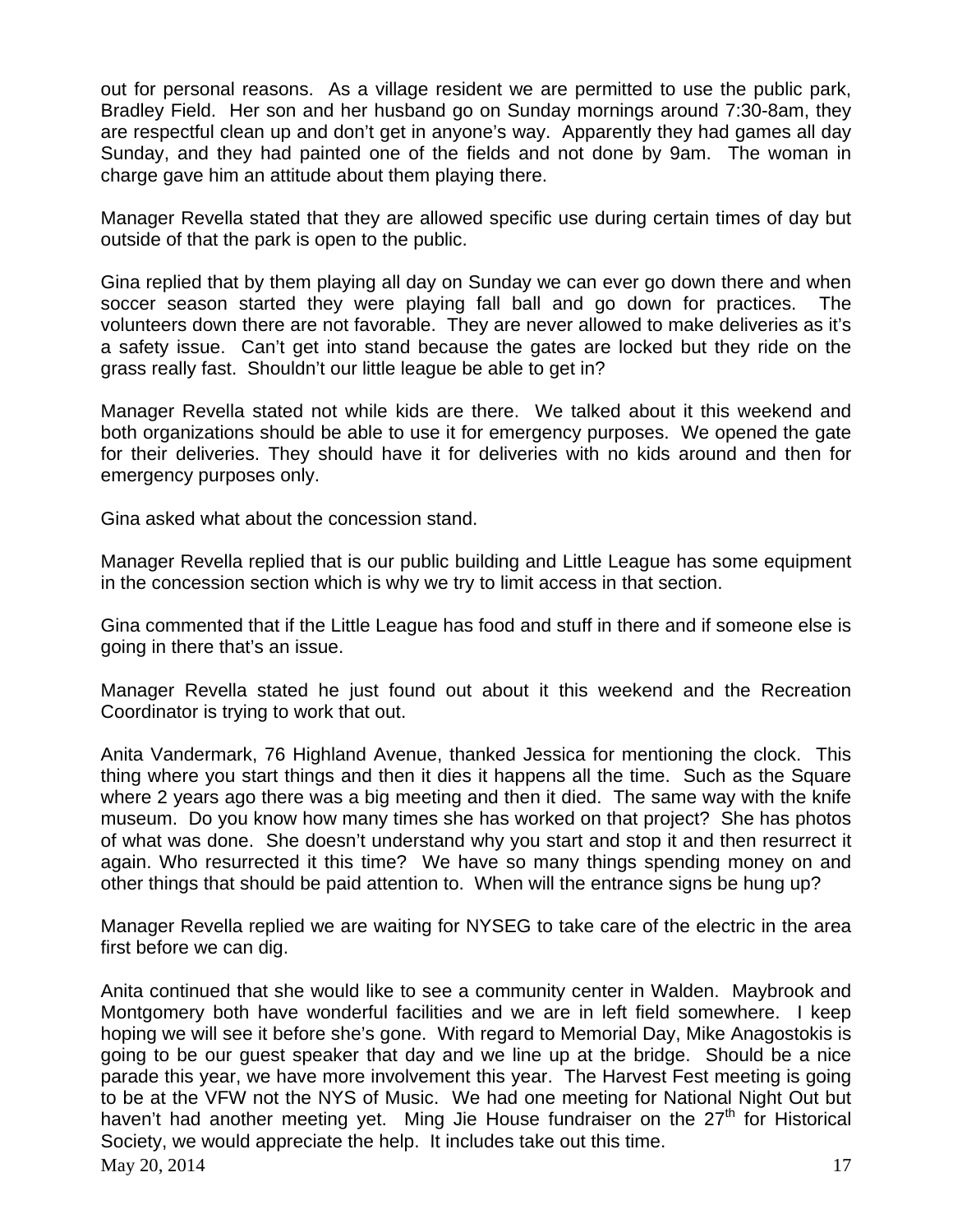Kathleen Monagle, 30 Pleasant Avenue, stated she will bring her comments to the Planning Board meeting tomorrow also but she works all day and when she gets home she can't even use her back deck because it faces Hannafords. Due to the changes tot eh parking lot she can't even use her own sanctuary which is one of the reasons she bought that house. If she wanted a big box store she would have moved to New Windsor but she moved to a Village so she wouldn't have that. She doesn't want it as it affects her quality of life and the property value is going to tank according to her insurance agent. She is concerned about safety issues. Environmentally if something goes wrong and she has damage to her property, who is liable? We already have a fabulous auto store down there and we have Francos also. Do we really want a drive thru down there? She will save her big comments for tomorrow night, but thank you for your time.

Elaine Bezue, 32 Pleasant Avenue, commented that she doesn't think an Auto Zone is a good fit for the Village. It is a big eye sore and has talked to someone about it. The Town is supposed to be this big historical thing that what they concentrate on so why bring in 3 big box stores, Dollar General, Hannafords, and now Auto Zone. Why put an Auto Zone in there when you can go to Advanced Auto just down the road in the Town of Montgomery?

Mayor Maher interjected that the Village didn't put in the Dollar General that is the Town of Montgomery; it's outside the Village limits.

Elaine continued that who's going to go there if the Advanced Auto Parts is near Shop Rite. They probably have better deals too. She doesn't want it there as it will be right in her back yard. If you put a wall or trees everyone that lives there will have all winter long to look at it. She will go to the Planning Board meeting tomorrow as well. She looked into the plans and it says they are going to go into the buffer zone and move a pole over to Auto Zone that's in her back yard right now, and looks like they want to build a wall down there. There is no room down there. Trees and a retaining wall won't stop us from seeing it all winter long. The shooting at the Thruway a while back in the morning, we thought it was at our house. Her house has always been in her family for years and years. A big chain store noise is jut going to be terrible and her kids are going to suffer also. Her kids have grown up here, but now they are going to want to leave. Will the Village ever replace the children at play sign on her street? Since they did the piping work a few years ago it was taken down and never replaced.

Manager Revella stated he would look into that.

Elaine continued that speeding is also an issue there. A speed hump will help or a new speed zone and she knows it's a police matter but we see it as we sit outside. Thank you again and she will go to the Planning Board meeting tomorrow night.

 $\text{Mav } 20, 2014$  18 Mary Ellen Matise, 21 Clinton Street, commented that this is premature because on the agenda she read the CFA grant application and thought it was for something else. If you put detail for other things, you should have put performing arts center next to that issue. It sneaks up here on us. William G. Pomeroy Foundation extended time frame up to 1914. So now we can include Schrade now so she is going to apply for 2 more marker signs. The Walking Tour on the  $7<sup>th</sup>$  is on the Paths through History with NYS and on their websites and we are trying to get exposure for things to happen. Perhaps we can get it on the OC tourism blurb they email out. If it rains will show the slide program inside. TOMSIP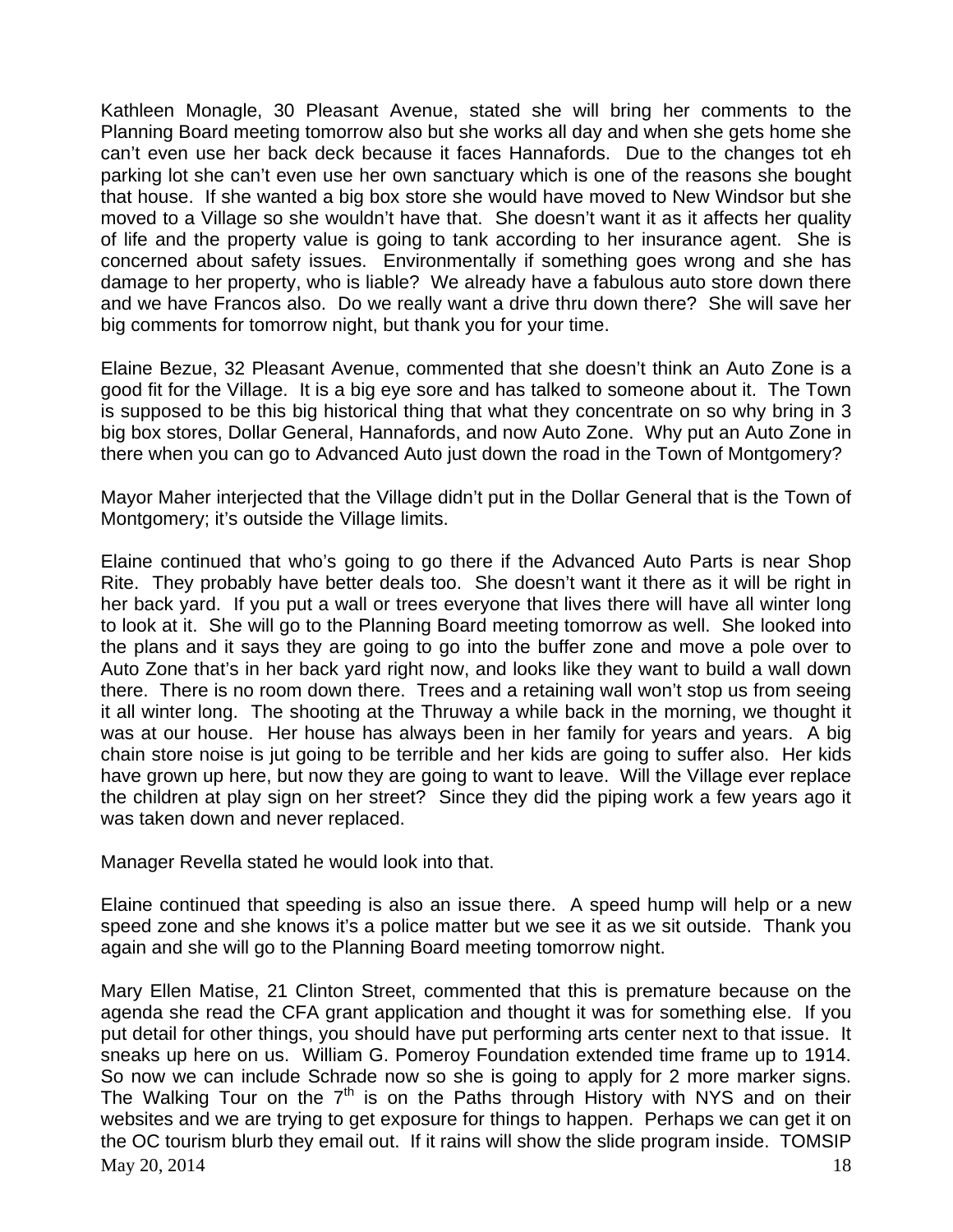dinner and this was the  $6<sup>th</sup>$  annual dinner and every year there are Trustees from Maybrook, Montgomery, and the Town. We get invited but why don't we go?

Clerk Bliss stated we didn't' get an invitation. We didn't even know about it until Anita told her the other day about it.

Mary Ellen continued that a lot of the seniors being helped are in Walden and we have a big steak in this group so we should have a showing there. National Night Out in relation to what Nanette was talking about. Perhaps we need to get a new Project 365 which is how we got Veterans Park. It can be any kind of year long project for community improvement. She suggested bringing it up to Chief and try to follow their guidelines and it's a good way to start it and just move forward with improving these conditions

Becky Pearson, 167 Walnut Street, commented on the Water Quality Report that the date of the sample was 8/17/11.

Trustee Hoffman stated that we are not required to take a sample every year; depends on the health department. The process is that the Village prepares a report, they review it and do an inspection and his experience is that theya re very good at letting you know if test are missed or are coming up. It's not unusual.

Becky added that in the packet there are no audited report of bills. She commented that the grant application would have been nice if you sated what the grant was for as we would have had more comments for you. Also when she came in there was a discussion on police and situations in the Village. The police do a good job and do what they are supposed to be doing but living in a neighborhood and not being told what's going on in your neighborhood has always been an issue for her. A while ago cars on Walnut had their window broken into and no one let anyone else know what was happening on that street. She suggests letting residents know what is happening. Local residents should have that known to them for their safety. She understand there are things you don't want out there as they can make a bad name for Walden, but there are issues that she would like to know. She will be more conscious of watching and seeing what is going on and being able to help. She thinks it's always been "we don't want to scare them", but she wants to know what is going on on her street. She would like to be aware of what's happening. If it's drugs or smashing windows, she wants to know. She had told her neighbors when the window break-ins were happening to lock their cars and they wouldn't have known if she didn't say something. She suggests letting them know. It's wonderful that they check on seniors but what about the other citizens. The vacation service is great to know also.

Trustee Mishk commented that he thinks it's a great topic for a Village Wide Neighborhood Watch. There would be a monthly meeting where issues were discussed and then passed onto neighbors. We tried to get that concept going last year but there was no interest.

Becky thought that a general once a month meeting might be more attended.

Trustee Mishk said that the Neighborhood Watch would be a back and forth between the police and what the residents are seeing also.

 $\text{May } 20, 2014$  19 Becky asked if they couldn't just tell the neighborhood what's going on.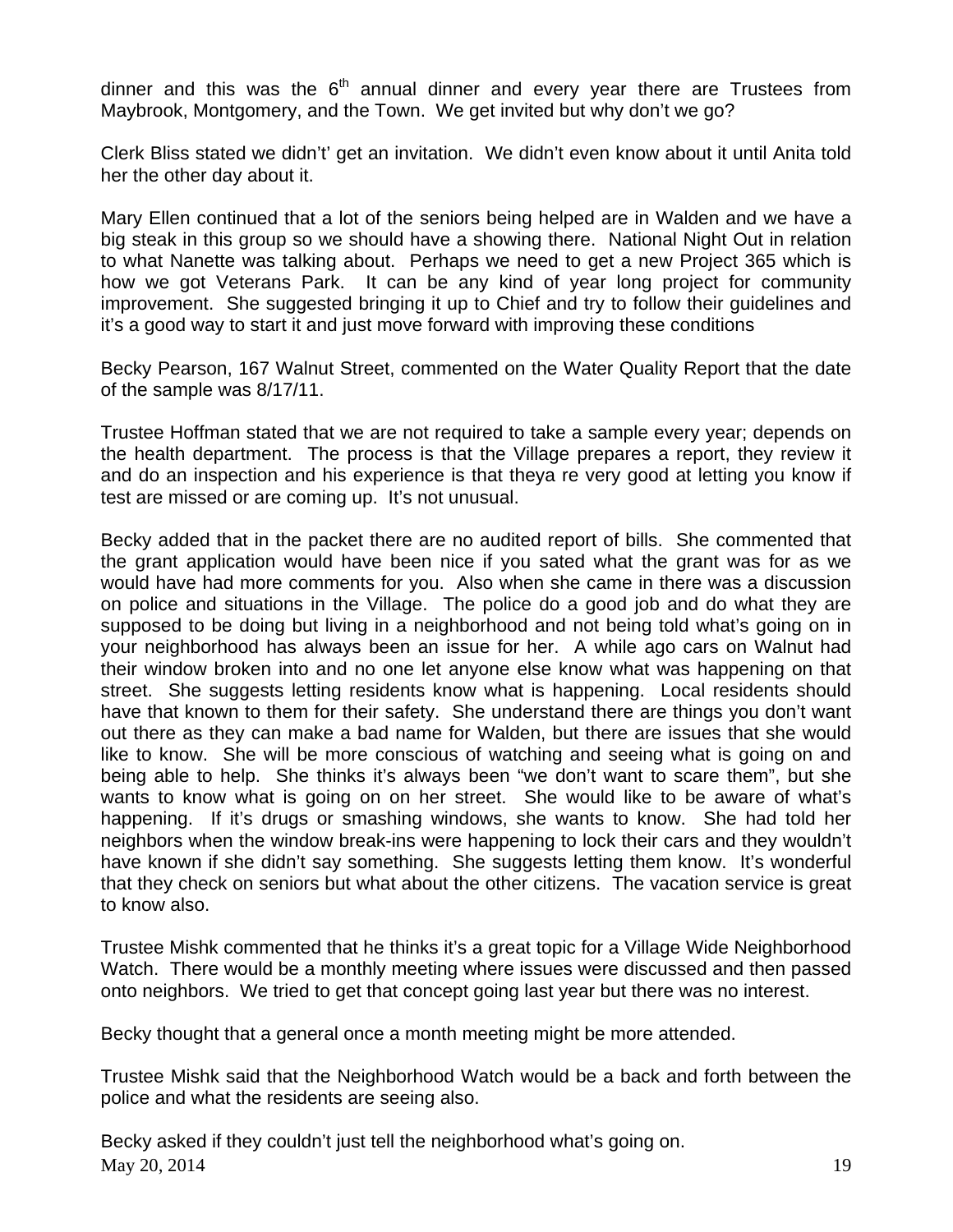Trustee Mishk replied that he thinks the police are too busy to go to every  $10^{th}$  house. They are overworked especially with the shortage of people they have. They have tons of paperwork and continue to answer the calls that are coming in.

Becky suggested maybe go up with bull horns.

Manager Revella stated that was what we thought we could use Code Red for. We can map what street gets what calls. Sometimes it's an issue of catching someone in the act and they don't want to alert everyone if it's not a direct safety issue.

Becky asked where we were with the Railroad Bridge.

Manager Revella replied we are working on the land acquisition with the Railroad company.

Attorney Donovan stated that Norfolk Southern wants us to lease it as it's easier for them. But we have to own it in order to use the funding. We are working with someone from out of the area and it will not be as quick as we would like it to be.

Becky asked about the Bradley Park volunteers and who will run it. The last conversation that was had said that there was no set plan of who was going to run it and how it was going to work and be funded. That's where she thought it stalled before and those questions still have not been answered. She agrees with Jessica, go through and read the minutes. She doesn't see where it was authorized either. You didn't have a lot of those answers last time and she knows you say build it and they will come and that doesn't always happen either. There are still tax dollars being used to get this thing. It's a step by step process to get it to the end; it's not just jumping without doing the middle work. And with Volunteers we have great volunteers in the Village of Walden. But when you have the same 20 people that do everything it's wonderful to talk about but it may not work out. It's a tribute to the volunteers but not many people in them because they get burnt out because they are involved in everything. There is also a letter in the packet from KISSAROO that didn't get talked about.

Manager Revella replied that was just informational.

Becky McNally, 52 Oakland Avenue, asked about the signs being put up at the entrances. This time of year the crosswalks down by Wooster and Frostee Freeze there are lots of people going and young children and no one is stopping. What can we do about that? Can we paint it bright yellow? Or put up more signs? That one little plastic sign in the road is not doing it. It's scary to see people trying to cross. Trucks just go without any kind of hesitation. A lot of people would appreciate it if it was safer to cross there.

# **Payment of the Audited Bills**

Deputy Mayor Rumbold made a motion to pay the audited bills. Seconded by Trustee Hoffman. All ayes. Motion carried.

# **Correspondence**

Trustee Bowen stated that he got correspondence from the Little League about the incident on Sunday.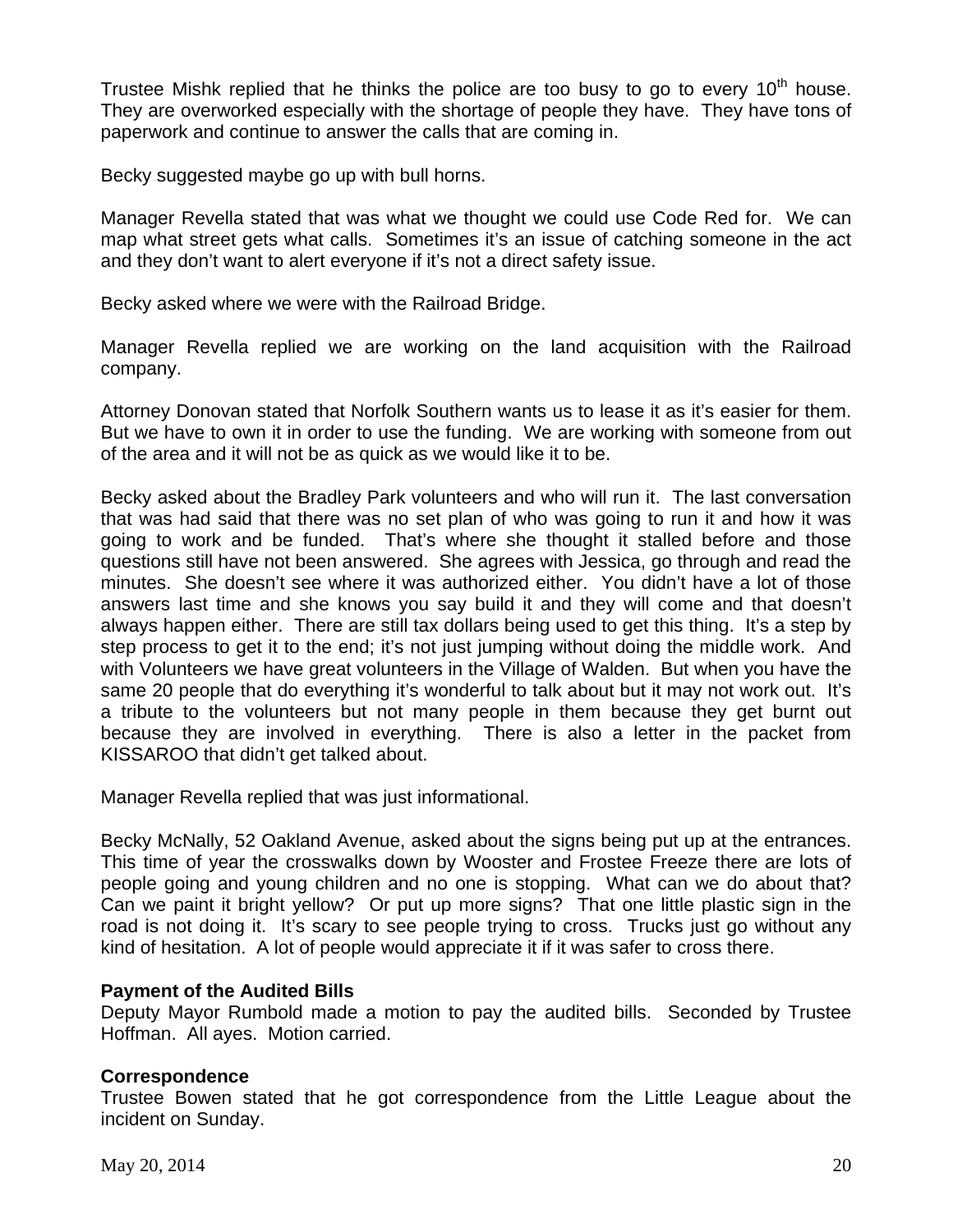Manager Revella stated he was working with the Recreation Coordinator on this.

Trustee Bowen stated that the Leader of Walden Little League contacted him that keys are being given to Cal Ripken and not the Little League. They are being told to bring their deliveries in by hand truck and the other one can bring them in by cars. Little League has the facility but other people use it. Their goods are in the facility and the other one is putting their goods on top of their stuff.

Deputy Mayor Rumbold asked why Cal Ripken is in the booth area.

Manager Revella replied he doesn't know yet as he's working on it. It's the Village's property no one has exclusive use of the property.

Deputy Mayor Rumbold stated that it was always Walden Little League using it as a concession. Has that changed?

Manager Revella replied no.

Deputy Mayor Rumbold asked if the Little League uses it then why are keys being given to other organizations.

Manager Revella stated that is an accusation not a fact. The two organizations are in a pissing contest and trying to put us in the middle of it. Both are using conjecture rather than fact. Keys were given from the Recreation Coordinator to both organizations. Both have access throughout Bradley Park and it only opens the bathroom. Not given a key to the gate, the key to the quanza hut which also opens the gate which was an issue. They can call us or use a truck when the kids aren't there. Little league has a key to concession stand. There is also a master key that he, Mike, and the Police all have, then one that just opens the bathrooms and just concession stands. There are 2 stands; Cal Ripken runs one and then Little League has the other, they are two separate facilities.

Deputy Mayor Rumbold asked where the other stand was.

Manager Revella replied it is down by the other field. A shed by the minor league field and they have a grill outside of it.

Deputy Mayor Rumbold asked if the Health Department was fine with this. We don't have to make sure they are compliant with the Health Department?

Manager Revella stated that as far as he knows, it's their permits not ours. He will look into it but the discussions at this time are premature as he just found out the information today. He needs time to look into the matter.

# **Miscellaneous Comments from the Board of Trustees**

Trustee Leonard stated that the party for Roy and Anita Wynkoop was wonderful at the VFW and well attended. Was a little sad too.

Deputy Mayor Rumbold agreed with Ed it was very nice and well planned. Joe Horan said it was a wonderful example of how our community comes together in a wonderful way.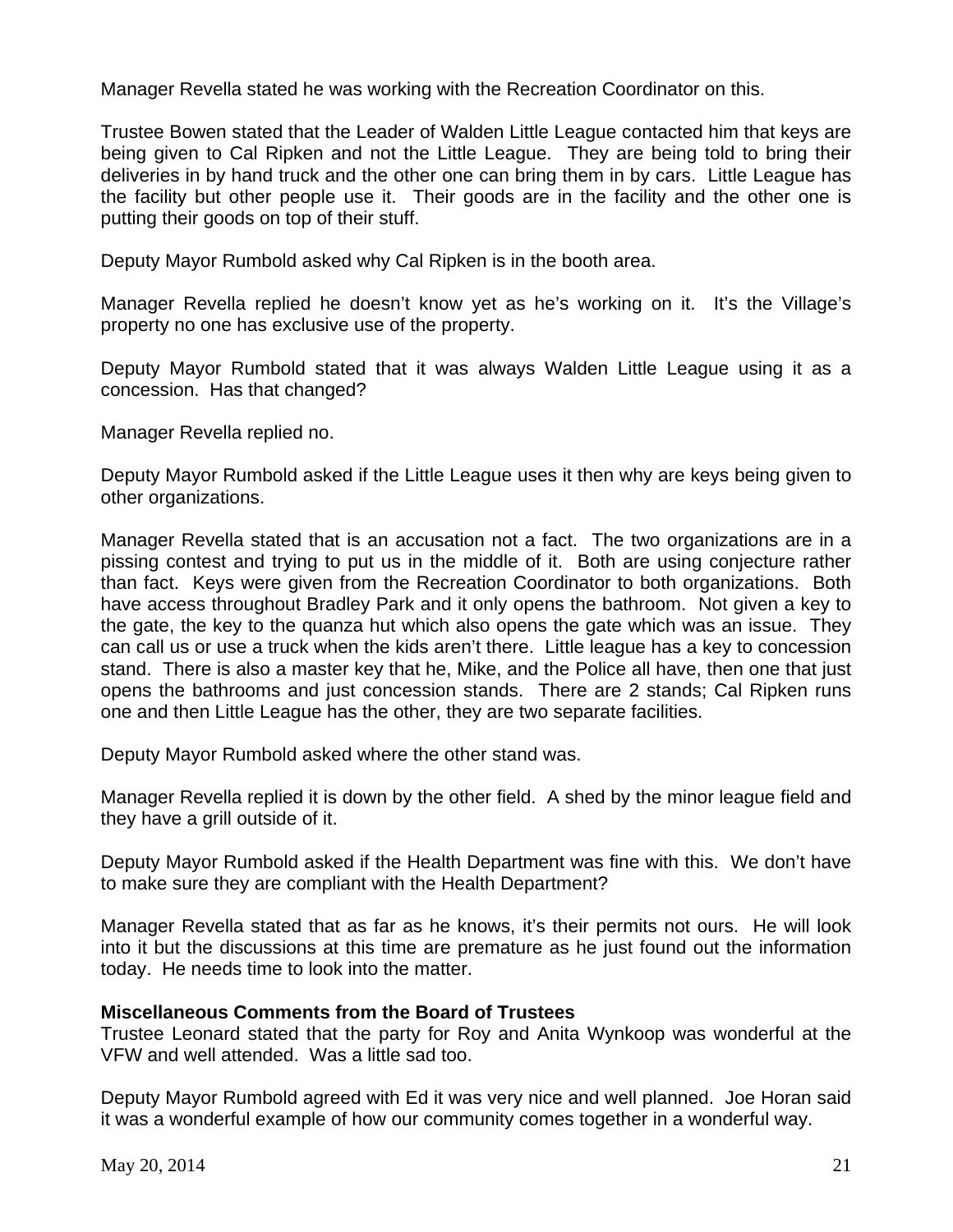Trustee Mishk commended the Police Department on a nice job on the latest arrests. Keep up the good work. He is also very happy to receive the department head reports this week, thank you.

Mayor Maher reiterated what Ed and Sue said and that the Lustig Court dedication event also was great on Sunday. He commended Nanette DeGroat about the Grand Reopening of Walden work and encouraged the public to join in her efforts as it looks like it will b a great event. He asked if there was a date for the entrance signs to be installed.

Manager Revella replied that we need the electric issue to be resolved first.

Mayor Maher thought perhaps we would do a little ceremony when they got put in.

#### **Executive Session**

Deputy Mayor Rumbold moved to go into Executive Session to discuss Collective bargains with the PBA, and the employment history of a particular person. Seconded by Trustee Hoffman. All ayes. Motion carried.

#### **Reconvene**

Deputy Mayor Rumbold moved to reconvene the regular meeting. Seconded by Trustee Hoffman. All ayes. Motion carried.

#### **Adjournment**

Deputy Mayor Rumbold moved to adjourn. Seconded by Trustee Hoffman. All ayes. Meeting adjourned.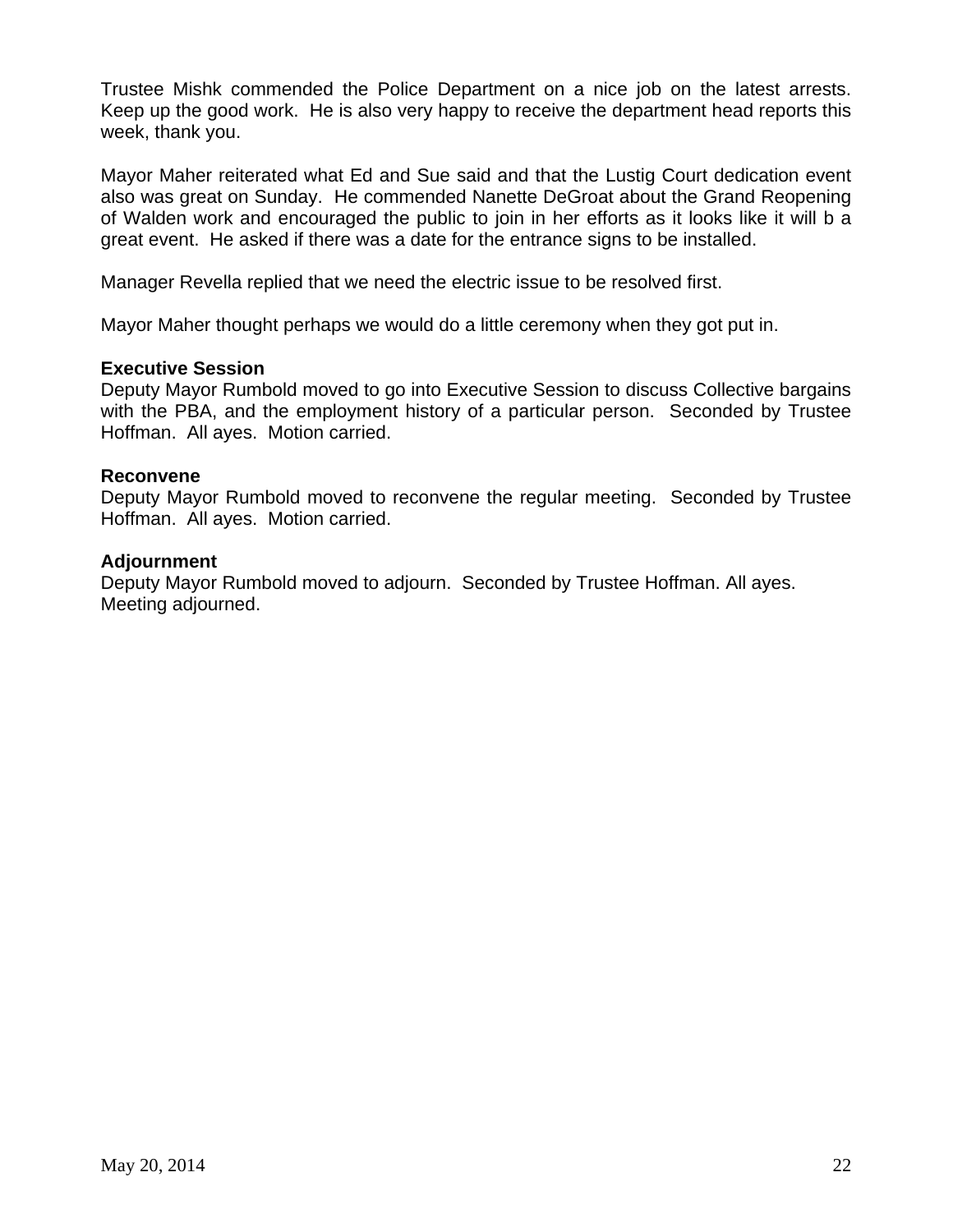## **Village of Walden Board of Trustees Regular Meeting May 20, 2014 Motions & Resolutions**

# **Public Hearing (continued) – Local Law #4 of 2014 – Landlord Registry Law\*\***

Deputy Mayor Rumbold made a motion to close the public hearing for Local Law #4 – Landlord Registry Law. Seconded by Trustee Leonard. All Ayes. Motion carried.

\*\*This local law will have a new number when it comes back up for discussion as local laws must be filed in numerical order with the state.

# **Draft Local Law #4 of 2014 – No Parking on South Montgomery Street**

Deputy Mayor Rumbold made a motion to set the public hearing for Local Law #4 of 2014 – No Parking on South Montgomery Street. Seconded by Trustee Leonard. All ayes. Motion carried.

# **Award Bid – Belt Filter Press**

Deputy Mayor Rumbold made a motion to approve the bid from TAM Enterprises in the amount of \$373,731.00 for the Belt Filter Press. Seconded by Trustee Leonard. All ayes. Motion carried.

# **Resolution 43-13-14 - CFA Grant Application**

Trustee Leonard made a motion to approve Resolution 43-13-14 CFA Grant Application for the Bradley Park Amphitheatre Project. Seconded by Trustee Hoffman. 5 ayes. 1 nay (Deputy Mayor Rumbold). Motion carried.

# **Park Use Request 8/16/14**

Trustee Bowen made a motion to approve the Park Use Request from the Fire District for August 16, 2014 granting their waiver for alcohol use from 2:30pm to dusk. Seconded by Trustee Leonard. All ayes. Motion carried.

# **Resolution 44-13-14 – Bond \$275,000 Various Portions of Sewer System**

Deputy Mayor Rumbold motioned to adopt Resolution 44-13-14 approving the Bond for \$275,000 for Various Portions of the Village Sewer System including the Pine Street Pump Station. Seconded by Trustee Bowen. All ayes. Motion carried.

# **Resolution 45-13-14 – Bond \$100,000 Various Portions of Water System**

Deputy Mayor Rumbold motioned to adopt Resolution 45-13-14 approving the Bond for \$100,000 for Various Portions of the Village Water System. Seconded by Trustee Leonard. All ayes. Motion carried.

# **Resolution 46-13-14 – Bond \$591,000 Various Capital Projects**

Deputy Mayor Rumbold motioned to adopt Resolution 46-13-14 approving the Bond for \$591,000 for Various Capital Projects. Seconded by Trustee Hoffman. All ayes. Motion carried.